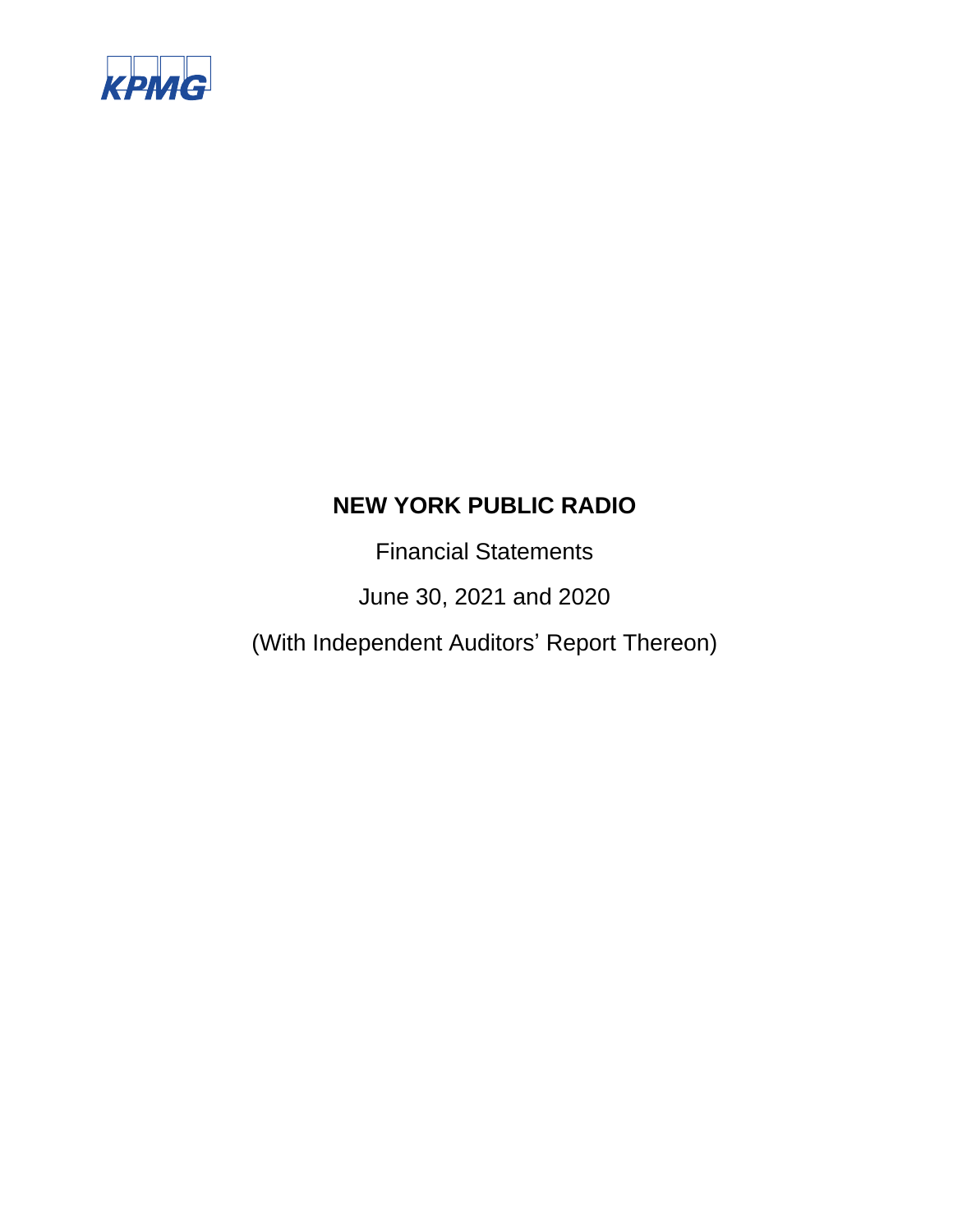

KPMG LLP 345 Park Avenue New York, NY 10154-0102

#### **Independent Auditors' Report**

The Board of Trustees New York Public Radio:

We have audited the accompanying financial statements of New York Public Radio, which comprise the statements of financial position as of June 30, 2021 and 2020, and the related statements of activities, functional expenses, and cash flows for the years then ended, and the related notes to the financial statements.

#### *Management's Responsibility for the Financial Statements*

Management is responsible for the preparation and fair presentation of these financial statements in accordance with U.S. generally accepted accounting principles; this includes the design, implementation, and maintenance of internal control relevant to the preparation and fair presentation of financial statements that are free from material misstatement, whether due to fraud or error.

#### *Auditors' Responsibility*

Our responsibility is to express an opinion on these financial statements based on our audits. We conducted our audits in accordance with auditing standards generally accepted in the United States of America. Those standards require that we plan and perform the audit to obtain reasonable assurance about whether the financial statements are free from material misstatement.

An audit involves performing procedures to obtain audit evidence about the amounts and disclosures in the financial statements. The procedures selected depend on the auditors' judgment, including the assessment of the risks of material misstatement of the financial statements, whether due to fraud or error. In making those risk assessments, the auditor considers internal control relevant to the entity's preparation and fair presentation of the financial statements in order to design audit procedures that are appropriate in the circumstances, but not for the purpose of expressing an opinion on the effectiveness of the entity's internal control. Accordingly, we express no such opinion. An audit also includes evaluating the appropriateness of accounting policies used and the reasonableness of significant accounting estimates made by management, as well as evaluating the overall presentation of the financial statements.

We believe that the audit evidence we have obtained is sufficient and appropriate to provide a basis for our audit opinion

#### *Opinion*

In our opinion, the financial statements referred to above present fairly, in all material respects, the financial position of New York Public Radio as of June 30, 2021 and 2020, and the changes in its net assets and its cash flows for the years then ended, in accordance with U.S. generally accepted accounting principles.



November 23, 2021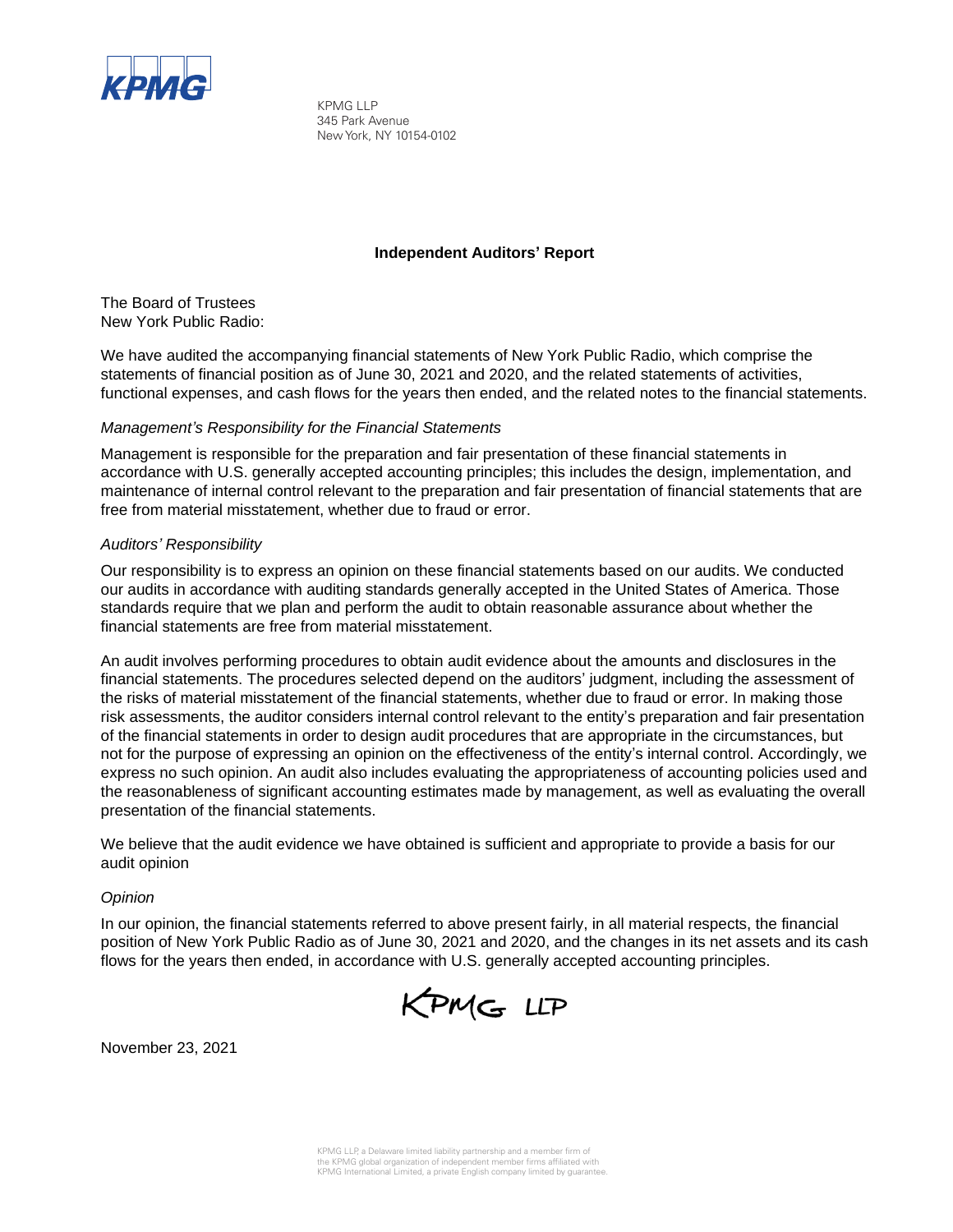#### Statements of Financial Position

June 30, 2021 and 2020

| <b>Assets</b>                                                                                                          | 2021              | 2020        |
|------------------------------------------------------------------------------------------------------------------------|-------------------|-------------|
| Current assets:<br>Cash and cash equivalents<br>Pledges and grants receivable, less allowance for doubtful accounts    | \$<br>26,181,884  | 18,399,071  |
| of \$1,073,932 and \$270,000 at June 30, 2021 and 2020<br>Accounts receivable, less allowance for doubtful accounts of | 7,602,376         | 7,296,397   |
| \$924,191 and \$929,552 at June 30, 2021 and 2020, respectively                                                        | 5,438,921         | 4,995,073   |
| Due from partners in collaborative arrangement                                                                         | 517,677           | 666,362     |
| Prepaid expenses and other current assets                                                                              | 1,805,650         | 1,661,913   |
| Total current assets                                                                                                   | 41,546,508        | 33,018,816  |
| Noncurrent assets:                                                                                                     |                   |             |
| Pledges receivable, net of current portion                                                                             | 3,921,738         | 6,979,309   |
| Investments                                                                                                            | 56,362,238        | 44,049,010  |
| Fixed assets, net of accumulated depreciation and amortization                                                         | 11,522,655        | 13,242,661  |
| <b>FCC</b> licenses                                                                                                    | 29,242,387        | 29,242,387  |
| Other assets                                                                                                           | 1,748,142         | 1,940,710   |
| Total noncurrent assets                                                                                                | 102,797,160       | 95,454,077  |
| <b>Total assets</b>                                                                                                    | \$<br>144,343,668 | 128,472,893 |
| <b>Liabilities and Net Assets</b>                                                                                      |                   |             |
| <b>Current liabilities:</b>                                                                                            |                   |             |
| Accounts payable and accrued expenses                                                                                  | \$<br>8,205,191   | 6,972,834   |
| Wages and payroll liabilities                                                                                          | 7,402,628         | 6,620,122   |
| Deferred revenue                                                                                                       | 904,579           | 1,275,554   |
| Current portion of refundable advance                                                                                  |                   | 8,936,017   |
| Current portion of debt payable                                                                                        | 247,103           |             |
| Due to partners in collaborative arrangement                                                                           | 463,252           | 181,862     |
| <b>Total current liabilities</b>                                                                                       | 17,222,753        | 23,986,389  |
| Noncurrent liabilities:                                                                                                |                   |             |
| Refundable advance                                                                                                     | 1,000,000         | 1,000,000   |
| Debt payable                                                                                                           | 25,520,780        | 15,749,377  |
| Deferred rent                                                                                                          | 1,856,002         | 1,992,337   |
| Wages and payroll liabilities                                                                                          | 763,505           |             |
| Other liabilities                                                                                                      | 1,124,615         | 1,185,556   |
| Total noncurrent liabilities                                                                                           | 30,264,902        | 19,927,270  |
| <b>Total liabilities</b>                                                                                               | 47,487,655        | 43,913,659  |
| Commitments                                                                                                            |                   |             |
| Net assets:                                                                                                            |                   |             |
| Without donor restrictions                                                                                             | 79,804,820        | 65,752,589  |
| With donor restrictions                                                                                                | 17,051,193        | 18,806,645  |
| Total net assets                                                                                                       | 96,856,013        | 84,559,234  |
| Total liabilities and net assets                                                                                       | \$<br>144,343,668 | 128,472,893 |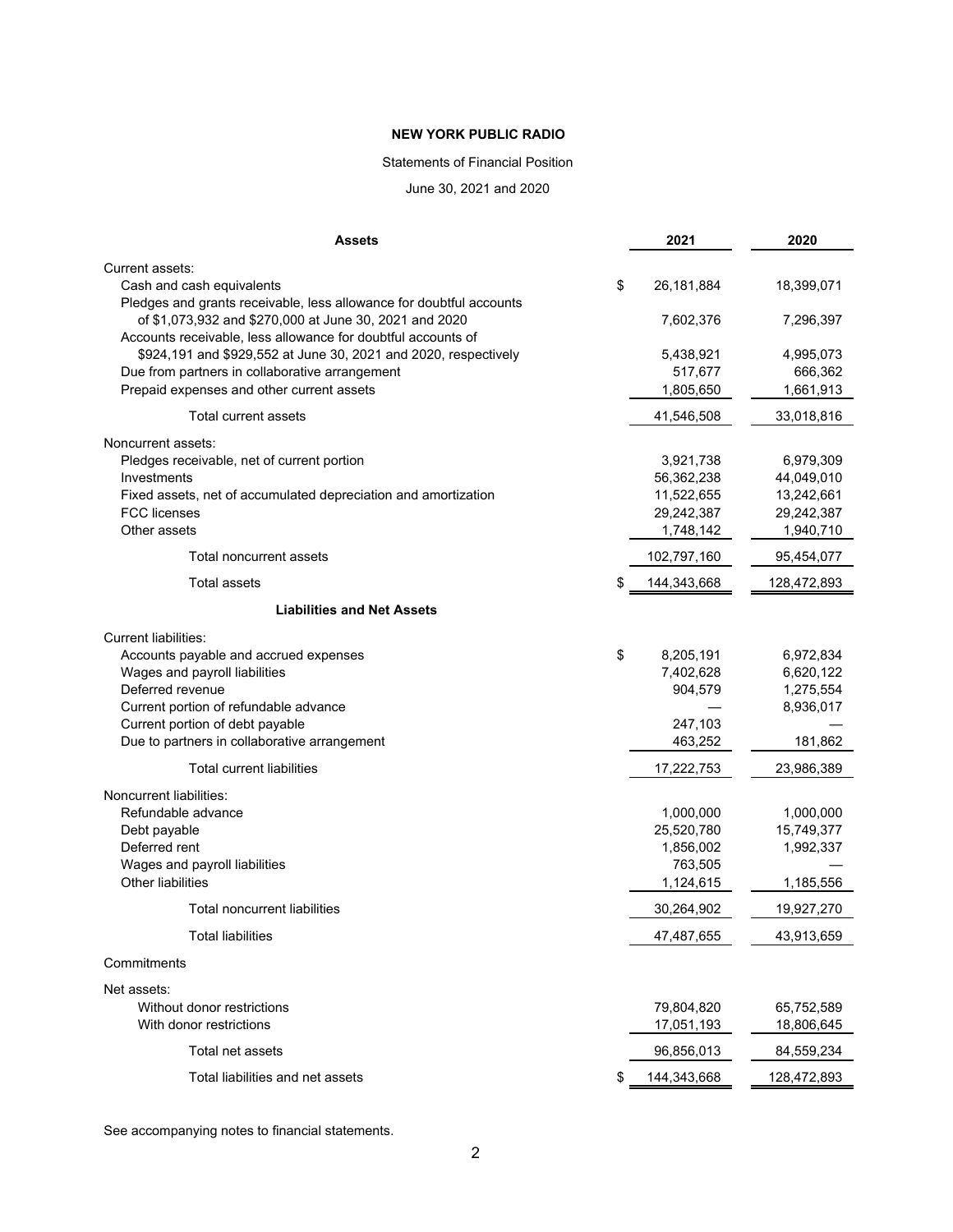#### Statements of Activities

#### Years ended June 30, 2021 and 2020

|                                                             | 2021              |                          |                          | 2020              |               |                |  |
|-------------------------------------------------------------|-------------------|--------------------------|--------------------------|-------------------|---------------|----------------|--|
|                                                             | <b>Net assets</b> | <b>Net assets</b>        |                          | <b>Net assets</b> |               |                |  |
|                                                             | without donor     | with donor               |                          | without donor     | with donor    |                |  |
|                                                             | restrictions      | restrictions             | <b>Total</b>             | restrictions      | restrictions  | <b>Total</b>   |  |
| Operating activities:                                       |                   |                          |                          |                   |               |                |  |
| Operating support and revenue:                              |                   |                          |                          |                   |               |                |  |
| Contributions                                               | 60,890,045<br>\$  | 8,364,361                | 69,254,406               | 65,173,605        | 8,357,148     | 73,530,753     |  |
| Government grants                                           | 191,942           | 856,500                  | 1,048,442                | 194,030           |               | 194,030        |  |
| Donated services                                            | 1,138,186         | —                        | 1,138,186                | 812,677           |               | 812,677        |  |
| Production and other income                                 | 4,479,868         |                          | 4,479,868                | 5,291,538         |               | 5,291,538      |  |
| Special events revenue, net of direct expenses of \$350,016 |                   |                          |                          |                   |               |                |  |
| and \$369,241 in 2021 and 2020, respectively                | 617,186           |                          | 617,186                  | 1,071,764         | —             | 1,071,764      |  |
| Investment income, net                                      | 496,022           |                          | 496,022                  | 77,838            |               | 77,838         |  |
| Revenues from collaborative arrangement                     | 1,488,985         |                          | 1,488,985                | 1,502,561         |               | 1,502,561      |  |
| Net assets released from restrictions                       | 10,995,016        | (10, 995, 016)           | $\overline{\phantom{0}}$ | 10,653,673        | (10,653,673)  |                |  |
| Total operating support and revenue                         | 80,297,250        | (1,774,155)              | 78,523,095               | 84,777,686        | (2, 296, 525) | 82,481,161     |  |
|                                                             |                   |                          |                          |                   |               |                |  |
| Operating expenses:                                         |                   |                          |                          |                   |               |                |  |
| Program services:                                           |                   |                          |                          |                   |               |                |  |
| Programming                                                 | 52,312,036        |                          | 52,312,036               | 57,537,039        |               | 57,537,039     |  |
| <b>Technical operations</b>                                 | 7,303,120         |                          | 7,303,120                | 7,017,559         |               | 7,017,559      |  |
| Marketing                                                   | 4,385,790         |                          | 4,385,790                | 4,427,348         |               | 4,427,348      |  |
| Total program services                                      | 64,000,946        | $\overline{\phantom{0}}$ | 64,000,946               | 68,981,946        |               | 68,981,946     |  |
| Supporting services:                                        |                   |                          |                          |                   |               |                |  |
| Fund-raising                                                | 14,436,769        |                          | 14,436,769               | 16,541,788        |               | 16,541,788     |  |
| Management and general                                      | 8,237,422         |                          | 8,237,422                | 7,310,169         |               | 7,310,169      |  |
| Total supporting services                                   | 22,674,191        | —                        | 22,674,191               | 23,851,957        |               | 23,851,957     |  |
| Total operating expenses                                    | 86,675,137        | —                        | 86,675,137               | 92,833,903        |               | 92,833,903     |  |
| Decrease from operating activities                          | (6,377,887)       | (1,774,155)              | (8, 152, 042)            | (8,056,217)       | (2, 296, 525) | (10, 352, 742) |  |
|                                                             |                   |                          |                          |                   |               |                |  |
| Nonoperating activities:                                    |                   |                          |                          |                   |               |                |  |
| Net Investment return, less amounts allocated for spending  | 11,409,794        | 18,703                   | 11,428,497               | 1,663,512         | (24, 359)     | 1,639,153      |  |
| Gain on loan forgiveness                                    | 9,020,324         |                          | 9,020,324                |                   |               |                |  |
| Change in net assets                                        | 14,052,231        | (1,755,452)              | 12,296,779               | (6, 392, 705)     | (2,320,884)   | (8,713,589)    |  |
| Net assets at beginning of year                             | 65,752,589        | 18,806,645               | 84,559,234               | 72,145,294        | 21,127,529    | 93,272,823     |  |
| Net assets at end of year                                   | 79,804,820        | 17,051,193               | 96,856,013               | 65,752,589        | 18,806,645    | 84,559,234     |  |
|                                                             |                   |                          |                          |                   |               |                |  |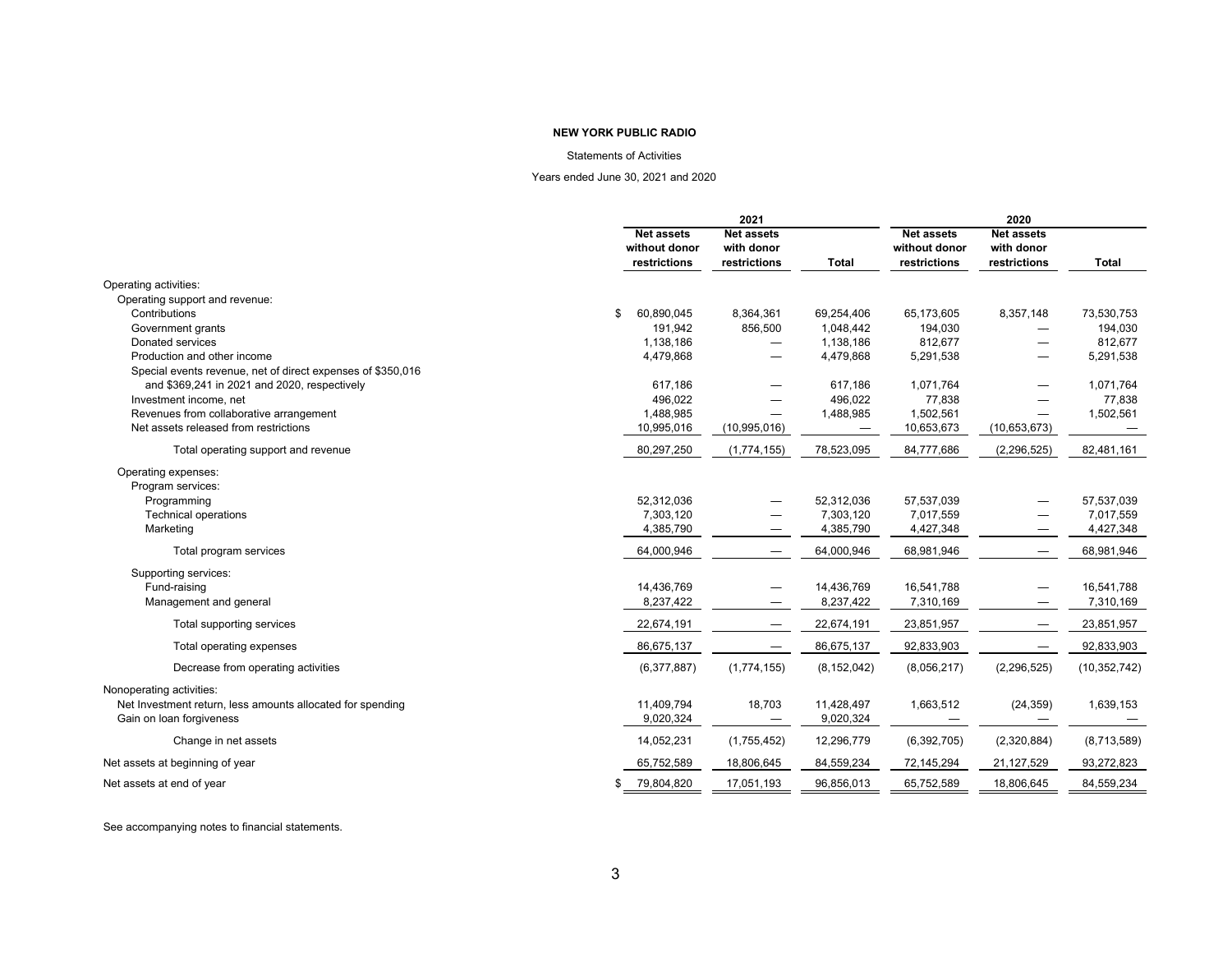#### Statement of Functional Expenses

#### Year ended June 30, 2021 (with comparative summarized totals for the year ended June 30, 2020)

|                                                      | Program services |                  |                          |           | <b>Supporting services</b> |                          |             |            |                    |            |
|------------------------------------------------------|------------------|------------------|--------------------------|-----------|----------------------------|--------------------------|-------------|------------|--------------------|------------|
|                                                      |                  | <b>Technical</b> |                          |           | Management                 |                          |             |            |                    |            |
|                                                      |                  | Programming      | operations               | Marketing | Total                      | <b>Fund-raising</b>      | and general | Total      | 2021               | 2020       |
| Salaries and benefits                                |                  | 37,477,326       | 3,704,707                | 2,564,303 | 43,746,336                 | 8,958,362                | 3,592,540   | 12,550,902 | 56,297,238         | 59,473,327 |
| Consultants' fees                                    |                  | 953,733          | 41,661                   | 33,379    | 1,028,773                  | 191,412                  | 272,183     | 463,595    | 1,492,368          | 3,033,090  |
| Marketing and public relations                       |                  | 70,591           | $\overline{\phantom{m}}$ | 1,125,693 | 1,196,284                  | 23,237                   | 6,100       | 29,337     | 1,225,621          | 1,539,827  |
| Program acquisition and production                   |                  | 6,273,949        | 7,276                    | 258,358   | 6,539,583                  |                          |             |            | 6,539,583          | 8,340,273  |
| Membership services                                  |                  |                  |                          |           |                            | 3,519,875                | —           | 3,519,875  | 3,519,875          | 4,101,518  |
| <b>Professional services</b>                         |                  | 1,013,714        | 38,228                   | 23,235    | 1,075,177                  | 340,065                  | 1,334,937   | 1,675,002  | 2,750,179          | 2,205,352  |
| Travel, entertainment, and meetings                  |                  | 202,936          | 63,256                   | 1,870     | 268,062                    | 23,525                   | 76,098      | 99,623     | 367,685            | 935,162    |
| Equipment rental, repairs, maintenance, and supplies |                  | 812,850          | 1,098,828                | 118,031   | 2,029,709                  | 447,343                  | 293,006     | 740,349    | 2,770,058          | 2,626,979  |
| Office expenses                                      |                  | 132,660          | 15,397                   | 7,337     | 155,394                    | 33,059                   | 110,178     | 143,237    | 298,631            | 341,467    |
| Bad debt expense, net of recoveries                  |                  |                  |                          |           |                            | $\overline{\phantom{a}}$ | 798,570     | 798,570    | 798,570            | 163,913    |
| Postage and mailing                                  |                  | 23,711           | 25,443                   | 794       | 49,948                     | 21,165                   | 2,606       | 23,771     | 73,719             | 45,369     |
| Insurance                                            |                  | 250,441          | 24,230                   | 13,461    | 288,132                    | 34,102                   | 25,128      | 59,230     | 347,362            | 322,015    |
| Rent, utilities, and custodial                       |                  | 3,349,497        | 2,114,720                | 145,232   | 5,609,449                  | 606,246                  | 267,769     | 874,015    | 6,483,464          | 6,536,761  |
| Financing costs and other costs                      |                  |                  |                          |           |                            |                          | 1,282,660   | 1,282,660  | 1,282,660          | 788,184    |
| Total expenses before depreciation, amortization     |                  |                  |                          |           |                            |                          |             |            |                    |            |
| and direct benefits to donor costs                   |                  | 50,561,408       | 7,133,746                | 4,291,693 | 61,986,847                 | 14,198,391               | 8,061,775   | 22,260,166 | 84,247,013         | 90,453,237 |
| Depreciation and amortization                        |                  | ,750,628         | 169,374                  | 94,097    | 2,014,099                  | 238,378                  | 175,647     | 414,025    | 2,428,124          | 2,380,666  |
| Total expenses                                       |                  | 52,312,036       | 7,303,120                | 4,385,790 | 64,000,946                 | 14,436,769               | 8,237,422   | 22,674,191 | 86,675,137         | 92,833,903 |
| Costs of direct benefits to donors                   |                  |                  |                          |           |                            |                          |             |            | 350,016            | 369,241    |
| Total expenses and costs of direct benefit to donors |                  |                  |                          |           |                            |                          |             | S          | 87,025,153<br>- \$ | 93,203,144 |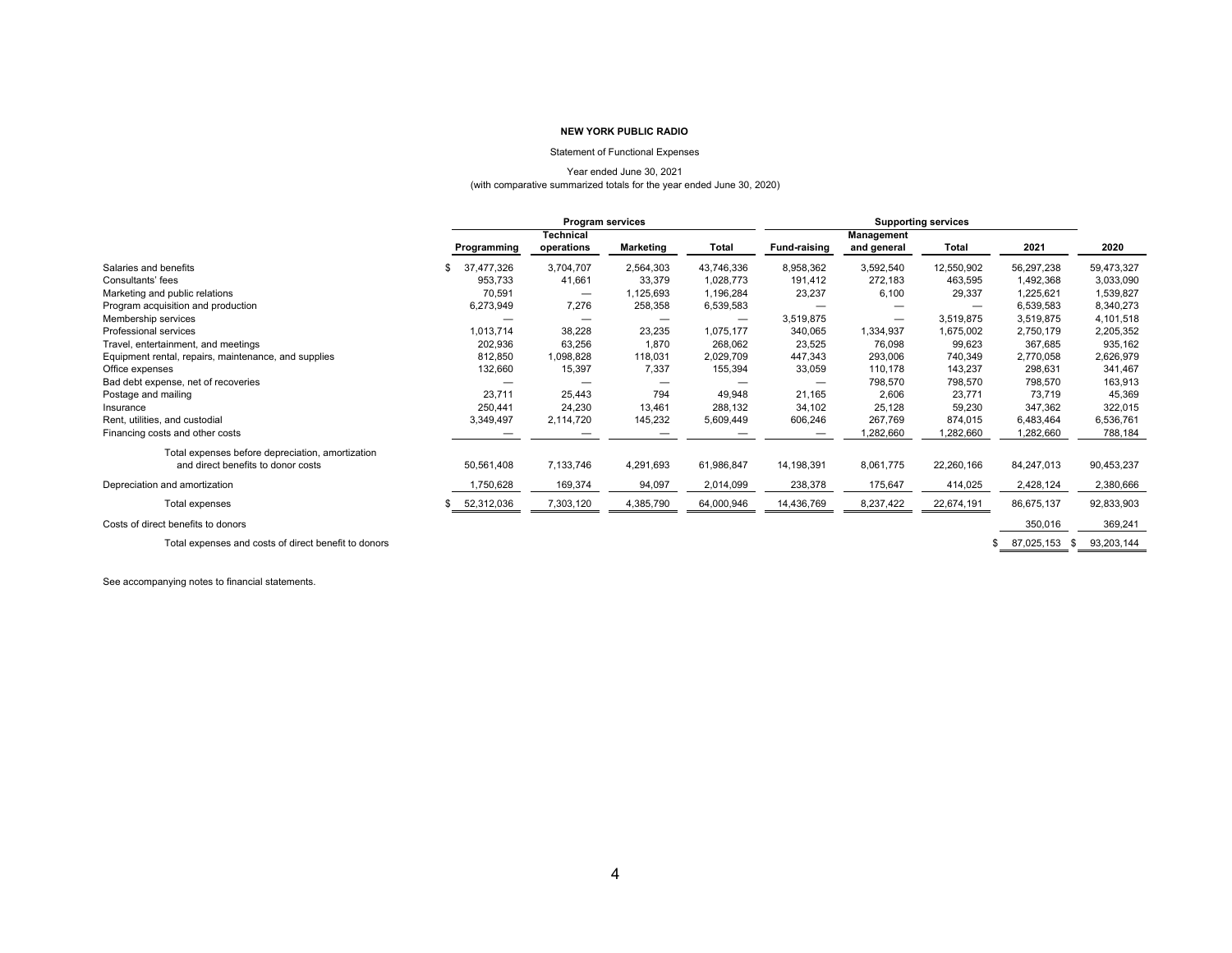#### Statement of Functional Expenses

Year ended June 30, 2020

|                                                      | Program services |            |                  |               | <b>Supporting services</b> |                   |              |            |
|------------------------------------------------------|------------------|------------|------------------|---------------|----------------------------|-------------------|--------------|------------|
|                                                      |                  | Technical  |                  |               |                            | <b>Management</b> |              |            |
|                                                      | Programming      | operations | <b>Marketing</b> | <b>Total</b>  | Fund-raising               | and general       | <b>Total</b> | 2020       |
| Salaries and benefits                                | 39,535,548       | 3,620,560  | 2,556,554        | 45,712,662    | 9,722,388                  | 4,038,277         | 13,760,665   | 59,473,327 |
| Consultants' fees                                    | 2,271,637        | 195,691    | 108,749          | 2,576,077     | 280,411                    | 176,602           | 457,013      | 3,033,090  |
| Marketing and public relations                       | 230,887          |            | 1,082,958        | 1,313,845     | 179,922                    | 46,060            | 225,982      | 1,539,827  |
| Program acquisition and production                   | 8,088,731        |            | 9,188<br>242,354 | 8,340,273     |                            |                   |              | 8,340,273  |
| Membership services                                  |                  |            |                  |               | 4,101,163                  | 355               | 4,101,518    | 4,101,518  |
| Professional services                                | 781,234          | 38,386     | 44,898           | 864,518       | 291,412                    | 1,049,422         | 1,340,834    | 2,205,352  |
| Travel, entertainment, and meetings                  | 497,757          | 32,883     | 29,904           | 560,544       | 215,506                    | 159,112           | 374,618      | 935,162    |
| Equipment rental, repairs, maintenance, and supplies | 883,826          | 855,734    | 85,628           | 1,825,188     | 474,324                    | 327,467           | 801,791      | 2,626,979  |
| Office expenses                                      | 179,753          | 17,432     | 20,615           | 217,800       | 60,263                     | 63,404            | 123,667      | 341,467    |
| Bad debt expense, net of recoveries                  |                  |            |                  |               |                            | 163,913           | 163,913      | 163,913    |
| Postage and mailing                                  |                  | 15,361     | 5,905            | 717<br>21,983 | 18,437                     | 4,949             | 23,386       | 45,369     |
| Insurance                                            | 219,987          | 20,853     | 12,660           | 253,500       | 46,918                     | 21,597            | 68,515       | 322,015    |
| Rent, utilities, and custodial                       | 3,223,600        | 2,068,437  | 149,728          | 5,441,765     | 807,941                    | 287,055           | 1,094,996    | 6,536,761  |
| Financing costs and other costs                      |                  |            |                  |               |                            | 788,184           | 788,184      | 788,184    |
| Total expenses before depreciation, amortization     |                  |            |                  |               |                            |                   |              |            |
| and direct benefits to donor costs                   | 55,928,321       | 6,865,069  | 4,334,765        | 67,128,155    | 16,198,685                 | 7,126,397         | 23,325,082   | 90,453,237 |
| Depreciation and amortization                        | 1,608,718        | 152,490    | 92,583           | 1,853,791     | 343,103                    | 183,772           | 526,875      | 2,380,666  |
| Total expenses                                       | 57,537,039       | 7,017,559  | 4,427,348        | 68,981,946    | 16,541,788                 | 7,310,169         | 23,851,957   | 92,833,903 |
| Costs of direct benefits to donors                   |                  |            |                  |               |                            |                   |              | 369,241    |
| Total expenses and costs of direct benefit to donors |                  |            |                  |               |                            |                   |              | 93,203,144 |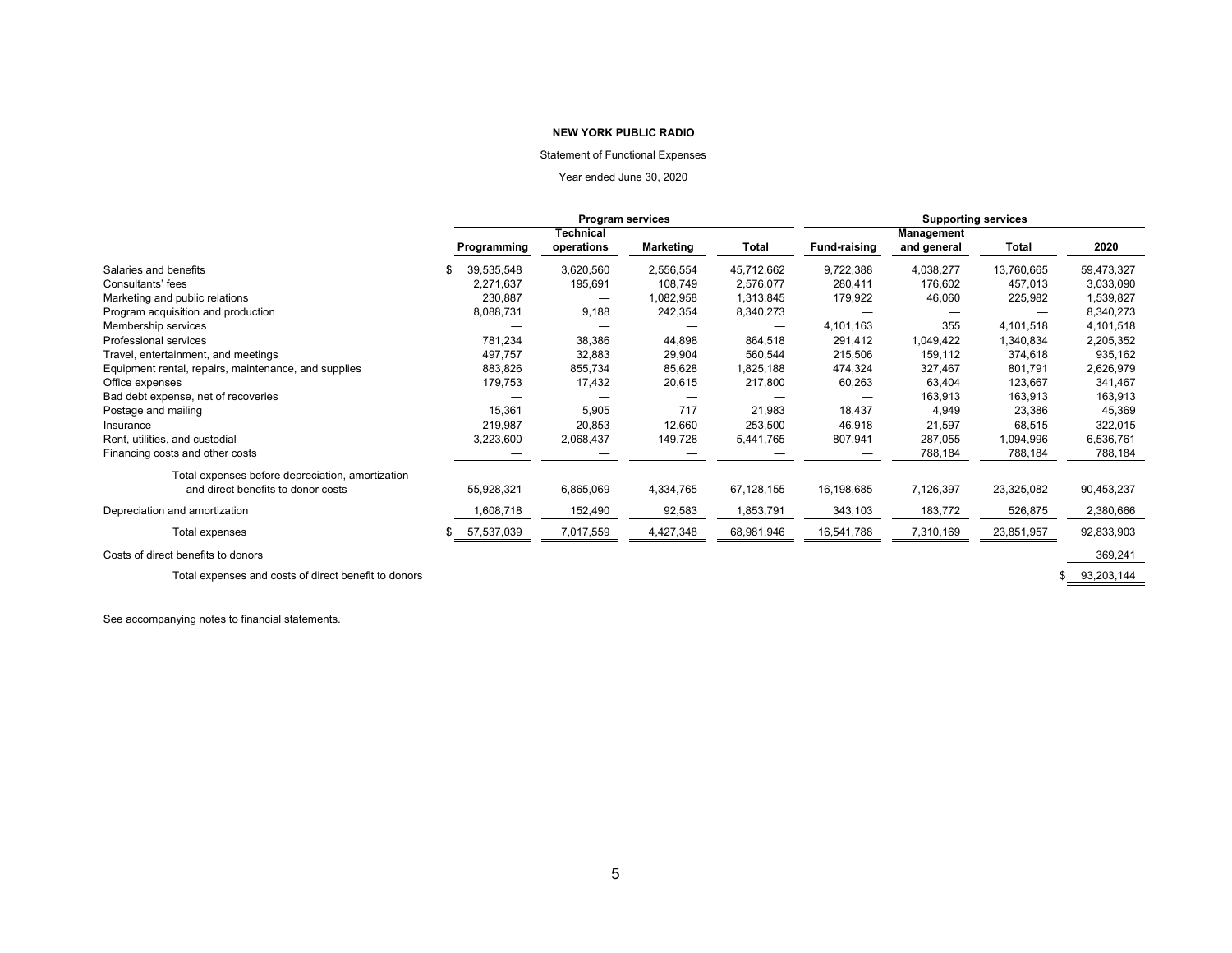#### Statements of Cash Flows

#### Years ended June 30, 2021 and 2020

|                                                           | 2021               | 2020        |
|-----------------------------------------------------------|--------------------|-------------|
| Cash flows from operating activities:                     |                    |             |
| Change in net assets                                      | \$<br>12,296,779   | (8,713,589) |
| Adjustments to reconcile change in net assets to net cash |                    |             |
| used in operating activities:                             |                    |             |
| Depreciation and amortization of fixed assets             | 2,428,124          | 2,380,667   |
| Amortization of deferred financing costs                  | 18,506             | 17,829      |
| Bad debt expense, net of recoveries                       | 798,570            | 163,913     |
| Net expense from barter arrangements                      | (41, 836)          | (121, 100)  |
| Deferred rent                                             | (136, 335)         | (256, 037)  |
| Lease incentive obligation (in other liabilities)         | (27,069)           | (27,069)    |
| Net appreciation in fair value of investments             | (10, 345, 878)     | (1,716,996) |
| Gain on loan forgiveness                                  | (9,020,324)        |             |
| Changes in operating assets and liabilities:              |                    |             |
| Current pledges and grants receivable                     | (1, 109, 910)      | (356, 845)  |
| Accounts receivable                                       | (396, 652)         | 1,300,577   |
| Prepaid expenses and other current assets                 | (143, 737)         | 210,057     |
| Due to/(from) partner in collaborative arrangements       | 430,075            | (1,440,995) |
| Noncurrent pledges receivable, net                        | 3,057,571          | 2,192,969   |
| Other assets                                              | (183, 237)         | 415,002     |
| Accounts payable and accrued expenses                     | 1,078,940          | 1,854,325   |
| Wages and payroll liabilities                             | 1,546,011          | 1,030,143   |
| Deferred revenue                                          | (370, 975)         | 234,853     |
| Other liabilities                                         | (50, 489)          | (473, 385)  |
| Net cash used in operating activities                     | (171, 866)         | (3,305,681) |
| Cash flows from investing activities:                     |                    |             |
| Purchase of fixed assets                                  | (453, 777)         | (1,086,646) |
| Purchase of investments                                   | (13, 256, 108)     | (4,264,521) |
| Sale of investments                                       | 11,288,759         | 5,071,634   |
| Purchase of other investments                             |                    | (250, 666)  |
| Sale of other investments                                 | 375,805            | 1,087,168   |
| Net cash (used in) provided by investing activities       | (2,045,321)        | 556,969     |
|                                                           |                    |             |
| Cash flows from financing activity:                       |                    |             |
| Refundable advance proceeds                               | 10,000,000         | 8,919,400   |
| Loan proceeds<br>Bond issuance costs incurred             |                    | (15,000)    |
|                                                           |                    |             |
| Net cash provided by financing activity                   | 10,000,000         | 8,904,400   |
| Net increase in cash and cash equivalents                 | 7,782,813          | 6,155,688   |
| Cash and cash equivalents at beginning of year            | 18,399,071         | 12,243,383  |
| Cash and cash equivalents at end of year                  | \$<br>26, 181, 884 | 18,399,071  |
| Supplemental disclosure of cash flow information:         |                    |             |
| Cash paid for interest                                    | \$<br>1,129,041    | 740,932     |
| Noncash investing and financing activities:               |                    |             |
| Fixed assets purchased through accounts payable           | \$<br>325,737      | 71,396      |
| Loan forgiveness, including accrued interest              | 9,020,324          |             |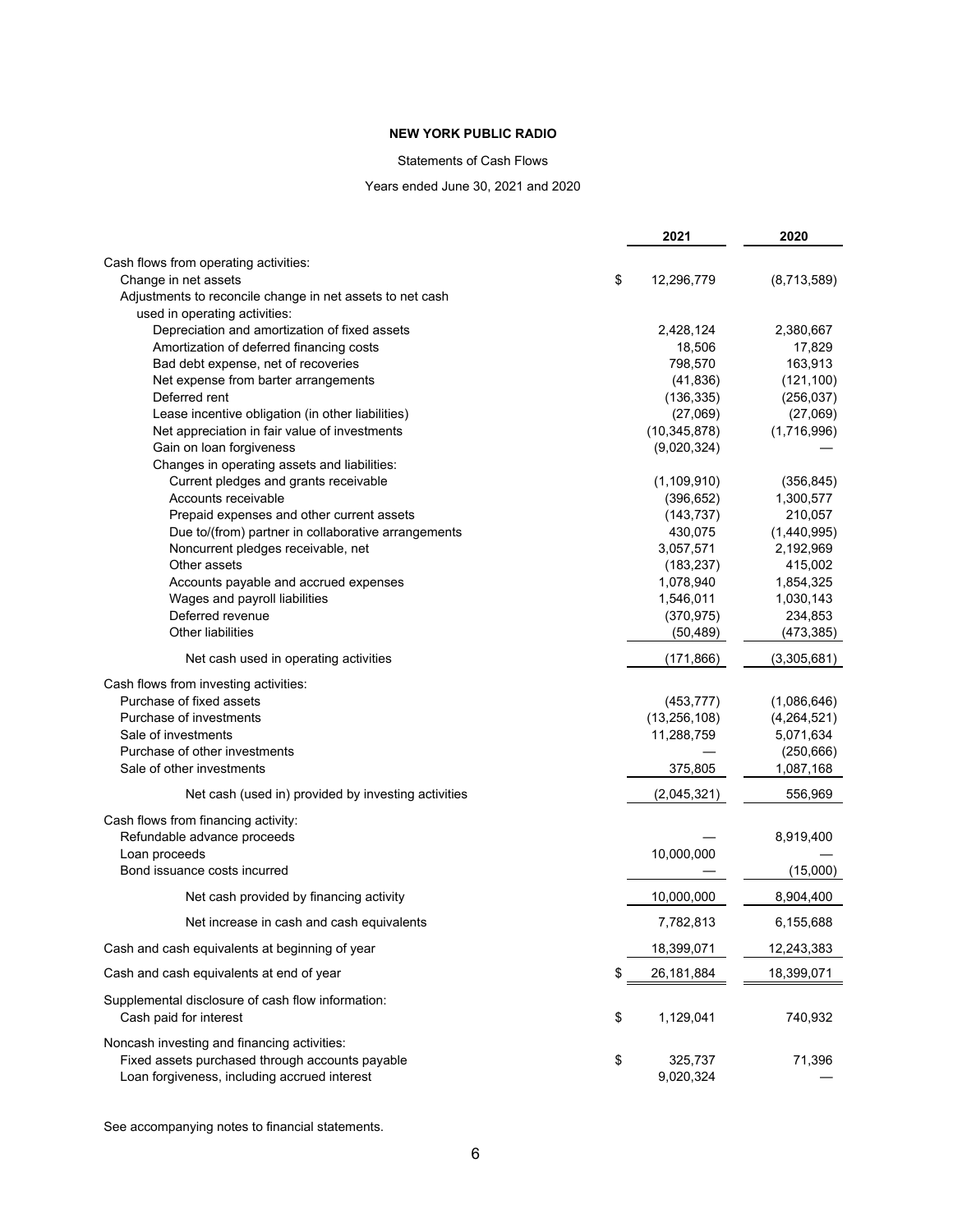Notes to Financial Statements June 30, 2021 and 2020

#### **(1) Nature of Business and Organization**

New York Public Radio was incorporated in the state of New York in September 1979 as a not-for-profit corporation, primarily for the purpose of providing monetary and operational support for the City of New York Municipal Broadcasting System, later known as the New York Public Communications Group, through fund-raising activities and the rendering of services.

On January 7, 1997, the City of New York transferred the licenses and all the assets associated with WNYC-AM and WNYC-FM to New York Public Radio for \$20 million, payable over six years. The Federal Communications Commission (FCC) granted the transfer of the licenses in fiscal year 1997.

On October 6, 2009, New York Public Radio purchased certain assets used in the operation of the radio station WQXR-FM from The New York Times Company. New York Public Radio paid a purchase price of approximately \$11,626,000 in cash inclusive of direct expenses.

On July 1, 2011, New York Public Radio assumed operations under a managing program agreement of four New Jersey network radio stations, WNJT-FM, WNJP-FM, WNJY-FM, and WNJO-FM, owned by the State of New Jersey. On December 5, 2011, the FCC licenses and certain other assets were purchased from the State of New Jersey for approximately \$1.0 million in cash and \$1.8 million in in-kind services.

New York Public Radio is a Section 501(c)(3) organization, which is exempt from federal income tax under Section 501(a) of the Internal Revenue Code (the Code). It is a publicly supported organization as described in Section 509(a)(1) of the Code. New York Public Radio is also exempt from state and local income taxes. Accordingly, it is not subject to income taxes except to the extent it has taxable income from activities that are not related to its exempt purpose. New York Public Radio recognizes the effect of income tax positions only if these positions are more likely than not of being sustained.

The spread of the coronavirus (COVID-19) around the world caused significant volatility in the U.S. and international markets. While the overall impacts of COVID-19 during fiscal year 2020 to New York Public Radio's business and operations were not overly significant, there is significant uncertainty around the breath and duration of business disruptions related to COVID-19, as well as its impact on the U.S. economy and, as such, New York Public Radio is unable to determine if it will have a material impact on its operations.

## **(2) Summary of Significant Accounting Policies**

#### *(a) Basis of Presentation*

The accompanying financial statements are presented on the accrual basis of accounting in conformity with accounting principles generally accepted in the United States of America. Net assets and revenues, expenses, gains, and losses are classified based on the existence or absence of donor-imposed restrictions.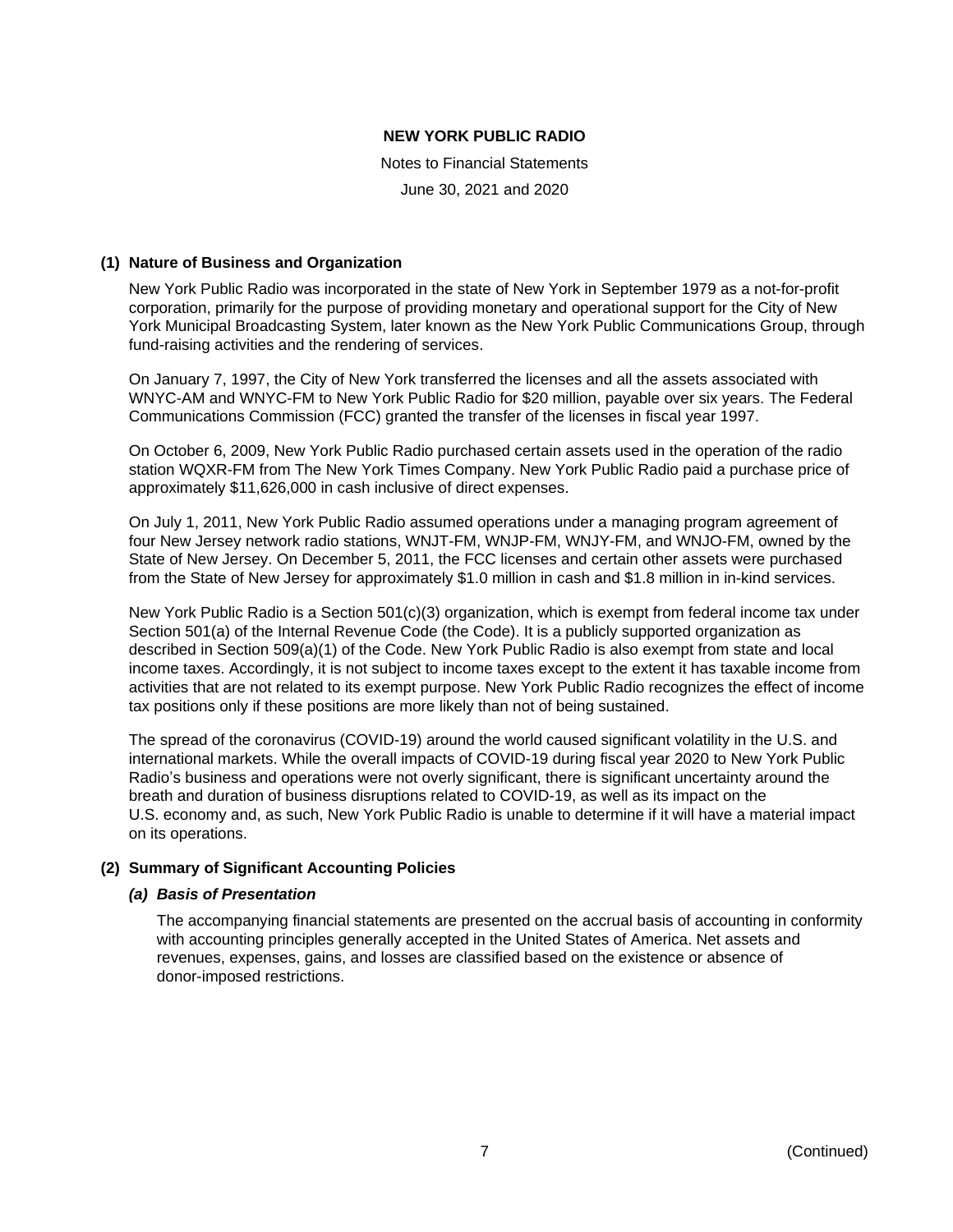Notes to Financial Statements June 30, 2021 and 2020

#### *(b) Use of Estimates*

The preparation of the financial statements in conformity with U.S. generally accepted accounting principles requires management to make estimates and assumptions that affect the reported amounts of assets and liabilities and disclosure of contingent assets and liabilities at the date of the financial statements and the reported amounts of revenue and expenses during the reporting period. Actual results could differ from those estimates.

Estimates are used for, but not limited to, valuation of receivables, fair value of investments and allocation of functional expenses.

New York Public Radio allocates its expenses on a functional basis among its various programs and supporting services. Expenses that can be readily identified with a specific program or supporting service are charged directly. Other expenses that are common to several functions are allocated by various statistical bases. Allocated expenses include rent and maintenance, depreciation/amortization and insurance, as well as costs in the executive, legal, and the information technology departments. Allocation of costs are based on the average square footage of each employee within a function.

#### *(c) Net Assets*

To ensure compliance with limitations and restrictions placed on the use of resources, New York Public Radio reports its financial resources as net assets without donor restrictions and net assets with donor restrictions.

*Net Assets Without Donor Restrictions*: Net assets without donor restrictions include expendable resources over which New York Public Radio's Board of Trustees has discretionary control and are used to carry out New York Public Radio's operations in accordance with its Articles of Incorporation and the related bylaws.

In fiscal year 2006, New York Public Radio's Board of Trustees designated a portion of net assets without donor restrictions for the Campaign for New York Public Radio. Funds received in association with this campaign are to be allocated at the discretion of the Board of Trustees to the fit-out and construction of New York Public Radio's facility, debt service related to the March 2006 bond offering, lease and operating expenses associated with the facility, and programming initiatives.

In fiscal year 2013, all charitable gift annuities in excess of the related liabilities were classified as board designated by the Board of Trustees. Upon maturity of a gift annuity agreement, the revenue will be allocated at the discretion of the Board of Trustees.

In fiscal year 2015, the Board of Trustees designated funds received without donor restrictions in association with a future campaign and other funds without donor restrictions as it deems appropriate, to be allocated at its discretion in association with strategic initiatives.

*Net Assets with Donor Restrictions*: Net assets with donor restrictions include resources expendable only for those purposes specified by the donor or grantor. The restrictions are satisfied either by the passage of time or by actions of New York Public Radio. Certain donor restrictions are perpetual in nature and represent funds that are subject to restrictions of gift instruments requiring that the principal be invested and that only the income be used.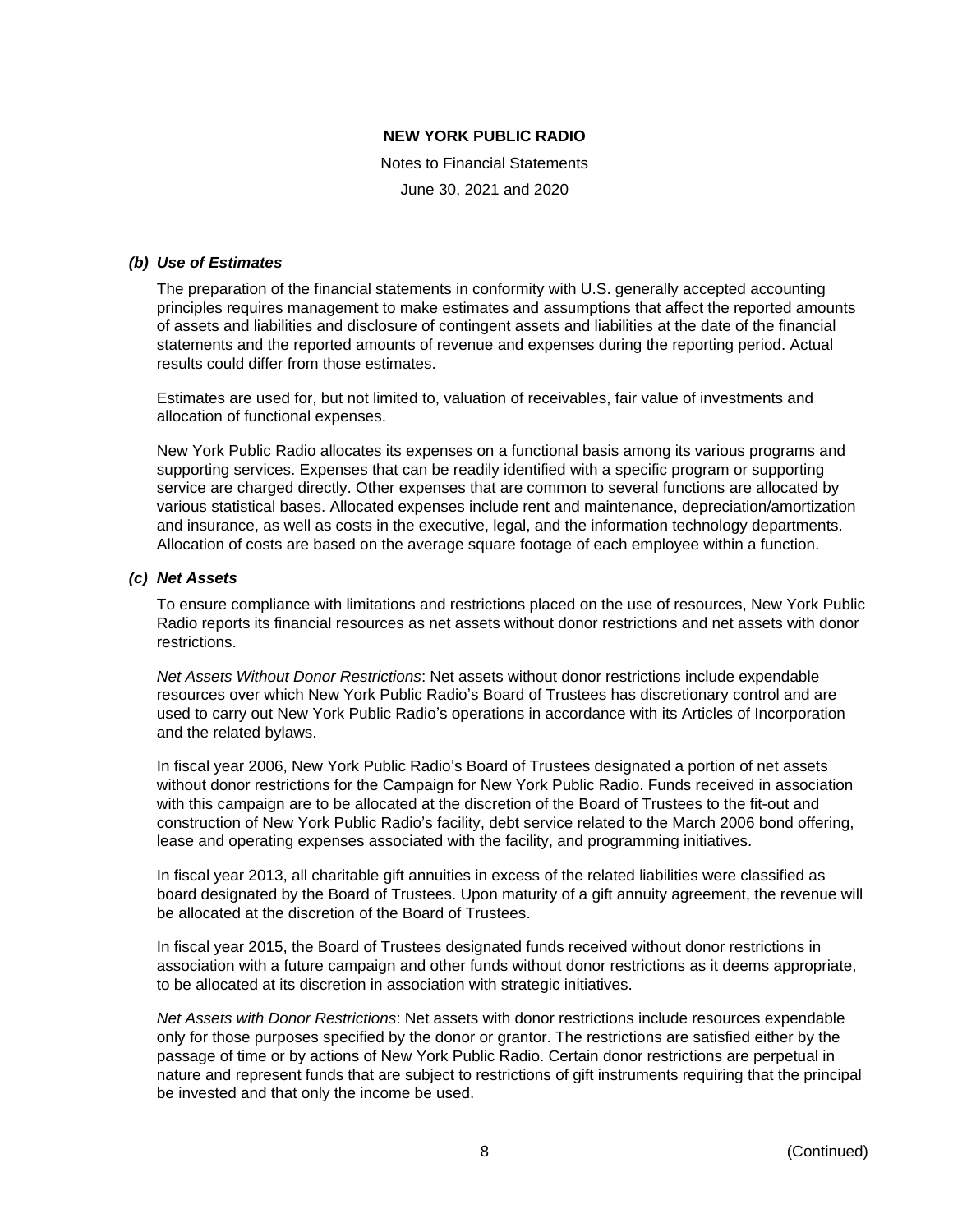Notes to Financial Statements June 30, 2021 and 2020

Revenues are reported as increases in net assets without donor restrictions unless use of the related asset is limited by donor-imposed restrictions. Expenses are reported as decreases in net assets without donor restrictions. Gains and losses on investments and other assets and liabilities are reported as increases or decreases in net assets without donor restrictions, unless their use is restricted by explicit donor stipulation or by law.

#### *(d) Grants and Contributions*

Grants and contributions (including unconditional promises to give) are recorded initially at fair value when received or pledged. Contributions received with donor stipulations that limit the use of donated assets are reported as with donor restrictions support. Unconditional promises to give, with payments due in future years, are also reported as with donor restrictions support, and are discounted to their present value. Amortization of the discount is recorded as additional contribution revenue in accordance with the donor-imposed restrictions, if any, on the contribution. An allowance for uncollectible contributions receivable is provided based upon management's judgment, including such factors as prior collection history, type of contribution, and nature of fund-raising activity. When a donor restriction expires, that is, when a time restriction ends, or a purpose restriction is fulfilled, the net assets with donor restrictions are reclassified to net assets without donor restrictions and reported in the statements of activities as net assets released from restrictions.

The details of contributions without donor restrictions for the years ended June 30, 2021 and 2020 are as follows:

|                                              | 2021               | 2020         |
|----------------------------------------------|--------------------|--------------|
| Membership                                   | \$<br>36, 358, 547 | 34,780,177   |
| Sponsorship                                  | 15,992,957         | 19,819,431   |
| Sponsorship trade                            | 80.475             | 272,125      |
| Major donors                                 | 4,268,081          | 4,738,061    |
| Bequests and planned giving                  | 1,483,154          | 2,726,608    |
| Foundations and not-for-profit organizations | 2,706,831          | 2,837,203    |
|                                              | \$<br>60,890,045   | 65, 173, 605 |

Conditional contributions are recognized as revenue when the conditions on which they depend have been substantially met. Contributions are classified as conditional if a barrier must be overcome to be entitled to the funds or if a right of return of assets transferred or a right of release of a promisor's obligation to transfer assets exists. As of June 30, 2021 and 2020, New York Public Radio has received conditional pledges and payments totaling approximately \$888,000 and \$713,000, respectively, for future support for which the conditions stipulated by the donors have not yet been met.

#### *(e) Donated Services and Support*

Volunteers have donated significant amounts of their time to New York Public Radio's program services and supporting services. No amounts have been reflected in the accompanying financial statements for these donated services because they do not meet the criteria for revenue recognition established by U.S. generally accepted accounting principles.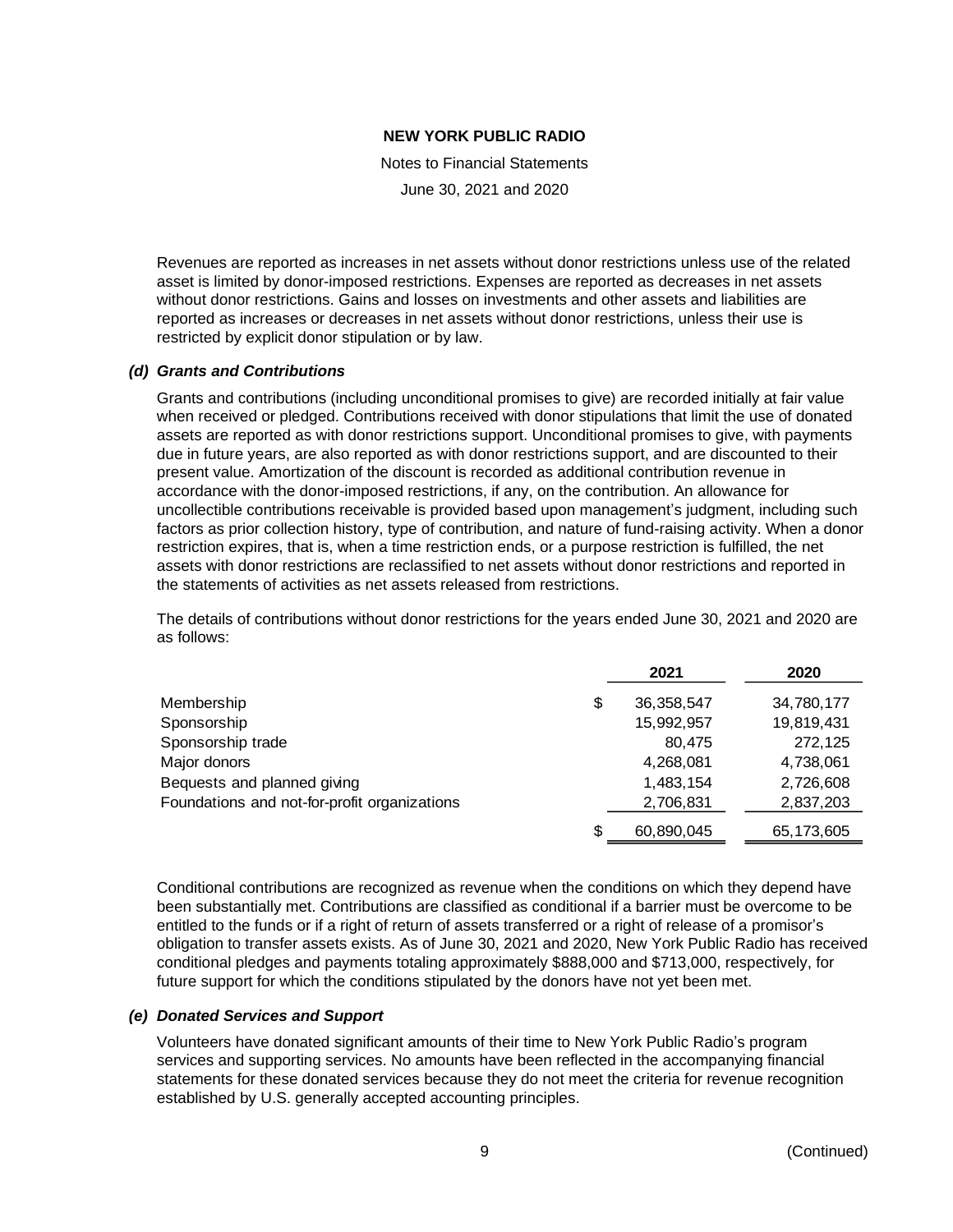Notes to Financial Statements

June 30, 2021 and 2020

Contributed services, which New York Public Radio would have paid for if not donated, are recorded at the estimated fair value at the time the services are rendered. The details of donated services for the years ended June 30, 2021 and 2020 are as follows:

|                                 |   | 2021      | 2020    |
|---------------------------------|---|-----------|---------|
| Advertising grants program fees | S | 916.300   | 730,051 |
| Legal fees                      |   | 221,886   | 82,626  |
|                                 |   | 1,138,186 | 812,677 |

#### *(f) Cash Equivalents*

New York Public Radio considers all highly liquid investments with a maturity of three months or less when purchased and money market funds to be cash equivalents, except for those cash equivalents intended to be held as part of the investment portfolio or those restricted as to use. All cash and cash equivalents are held at three financial institutions at June 30, 2021 and 2020. The amount of cash and cash equivalents at these banks may exceed federally insured limits.

#### *(g) Accounts Receivable*

Accounts receivable consist primarily of acknowledgments of corporate sponsorship. The allowance for doubtful accounts is determined based upon specific analysis of past-due accounts and historical collections experience.

#### *(h) Deferred Revenue*

Deferred revenue represents revenues collected but not earned as of June 30th. This is primarily composed of revenues for program licenses paid in advance of the usage dates that are predominately within the next fiscal year. The deferred revenue balances were approximately \$905,000 and \$1,276,000 for the year ended June 30, 2021 and June 30, 2020 respectively.

#### *(i) Investments*

Investments are reported at estimated fair market value based upon quoted or published market prices or at estimated fair value using net asset value (NAV) as a practical expedient, provided by the general partners of limited partnerships or other external investment managers. These NAVs are reviewed and evaluated by New York Public Radio. Due to the inherent uncertainties of these estimates, these values may differ from the values that would have been used had a ready market existed for such investments. Current investments are investments with maturities less than one year, which are not held by long-term investment managers.

New York Public Radio maintains a spending policy on its long-term investment portfolio. The spending policy used for operations may be up to 4% of a 12-quarter rolling average market value as of June 30. In addition to the spending policy on the long-term investment portfolio, investment return used for operations includes investment income on working capital cash.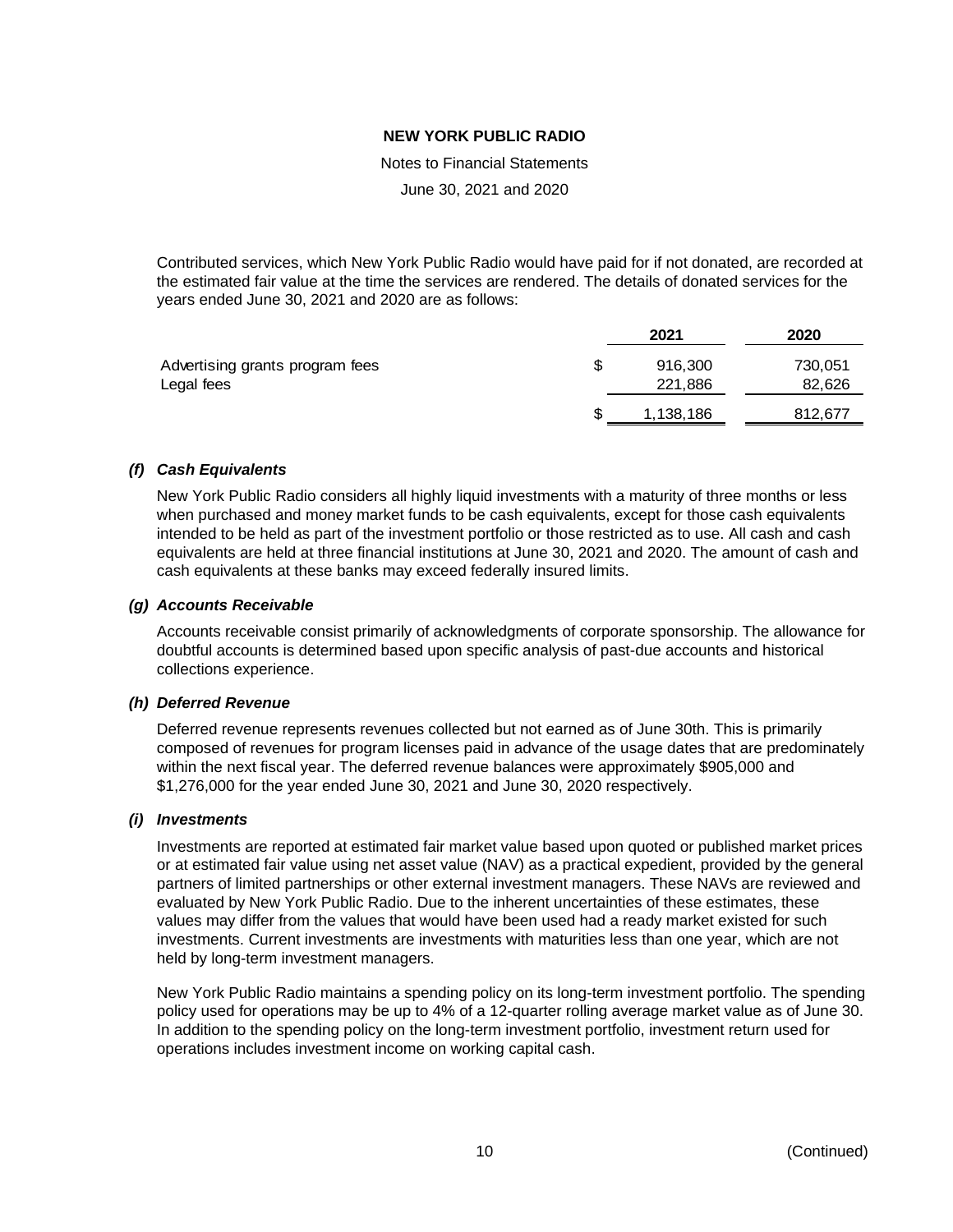Notes to Financial Statements June 30, 2021 and 2020

#### *(j) FCC Licenses*

Identifiable intangible assets with indefinite lives consist of the FCC licenses for New York Public Radio. Such intangible assets are not amortized but instead are subject to annual impairment tests. There were no indications of impairment noted in the annual impairment test performed for the years ended June 30, 2021 and 2020.

#### *(k) Depreciation and Amortization*

Furniture, fixtures, equipment, and leasehold improvements are stated at cost, less accumulated depreciation and amortization. New York Public Radio provides for depreciation of fixed assets on the straight-line basis over the estimated useful lives of the assets ranging from 3 to 15 years. Amortization of leasehold improvements is provided on the straight-line basis over the lesser of the terms of the related leases or estimated useful lives of the improvements.

#### *(l) Marketing and Public Relations*

Marketing and public relations costs are expensed as incurred. For the years ended June 30, 2021 and 2020, total marketing and public relations costs amounted to approximately \$1,226,000 and \$1,540,000, respectively.

#### *(m) Barter Transactions*

Revenue from barter transactions (sponsorship acknowledgments provided in exchange for goods and services) is recognized when sponsorship is broadcast and is valued based on fair value (comparable cash revenue). Goods and services received are recorded as a capital asset or prepaid expense, depending on the nature of the goods or services received, and are charged to expense when rendered or used. Barter revenues were approximately \$80,000 and \$272,000 and barter expenses were approximately \$39,000 and \$151,000 for the years ended June 30, 2021 and 2020, respectively. An asset of approximately \$43,000 and \$2,000 is included in accounts receivable at June 30, 2021 and 2020, respectively, in the accompanying statements of financial position, representing the acknowledgements under barter arrangements to be broadcast in the future.

#### *(n) Collaborative Arrangements*

New York Public Radio accounts for its collaborative arrangements in accordance with ASC 808 (note 11), which prescribes that for costs incurred and revenue generated from third parties, the participant in a collaborative arrangement that is deemed to be the principal participant for a given transaction should record that transaction on a gross basis in the financial statements. Payments from New York Public Radio's partners in the collaborative arrangements are recorded as revenues from collaborative arrangement in the period in which such payments are due to cover expenditures of the arrangement.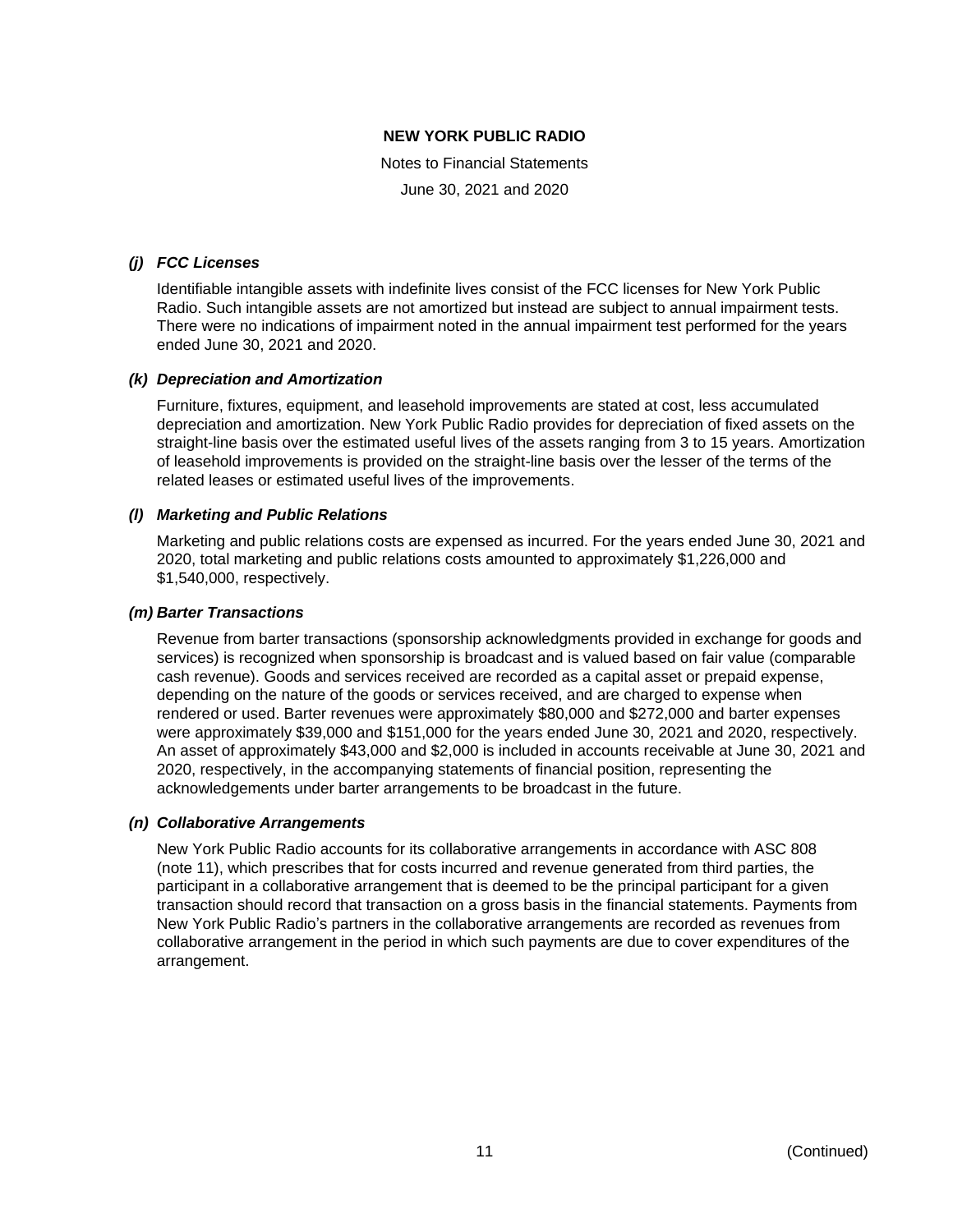Notes to Financial Statements June 30, 2021 and 2020

#### *(o) Fair Value Measurements*

Fair value is defined as the exchange price that would be received for an asset or paid to transfer a liability (exit price) in the principal or most advantageous market for the asset or liability in an orderly transaction between market participants on the measurement date.

The three levels of inputs that may be used to measure fair value are as follows:

*Level 1*: Quoted or published prices in active markets for identical assets or liabilities

- *Level 2*: Observable inputs other than Level 1 prices such as quoted or published prices for similar assets and liabilities; quoted prices in markets that are not active; or other inputs that are observable or can be corroborated by observable market data for substantially the full term of the assets or liabilities
- *Level 3*: Unobservable inputs that are supported by little or no market activity and that are significant to the fair value of the assets or liabilities.

#### *(p) Operating Measure*

New York Public Radio includes in operations all revenue and expenses that are an integral part of its program and supporting activities. Investment return, including net realized and unrealized gains and losses, in excess of or less than the authorized spending policy, transfers, and other nonrecurring transactions are recognized as nonoperating activities.

#### *(q) Upcoming Accounting Standard*

In February 2016, the FASB issued ASU No. 2016-02, *Leases (Topic 842)*, which requires a lessee to recognize a right-of-use asset and a lease liability, initially measured at the present value of the lease payments, in its statement of financial position. The guidance expands the required quantitative and qualitative disclosures surrounding leases. New York Public Radio is currently evaluating the effect that ASU No. 2016-02 will have on its financial statements for the year ended June 30, 2023.

#### *(r) Reclassification*

Certain reclassifications have been made to prior year financial statements to conform to the current year presentation.

#### **(3) Liquidity and Availability of Resources**

As part of the organization's liquidity management strategy, New York Public Radio defines financial assets to be available for general expenditures within one year from the statement of financial position as operating expenses and capital costs. In addition, the organization invests cash in excess of daily requirements in short-term working capital investments.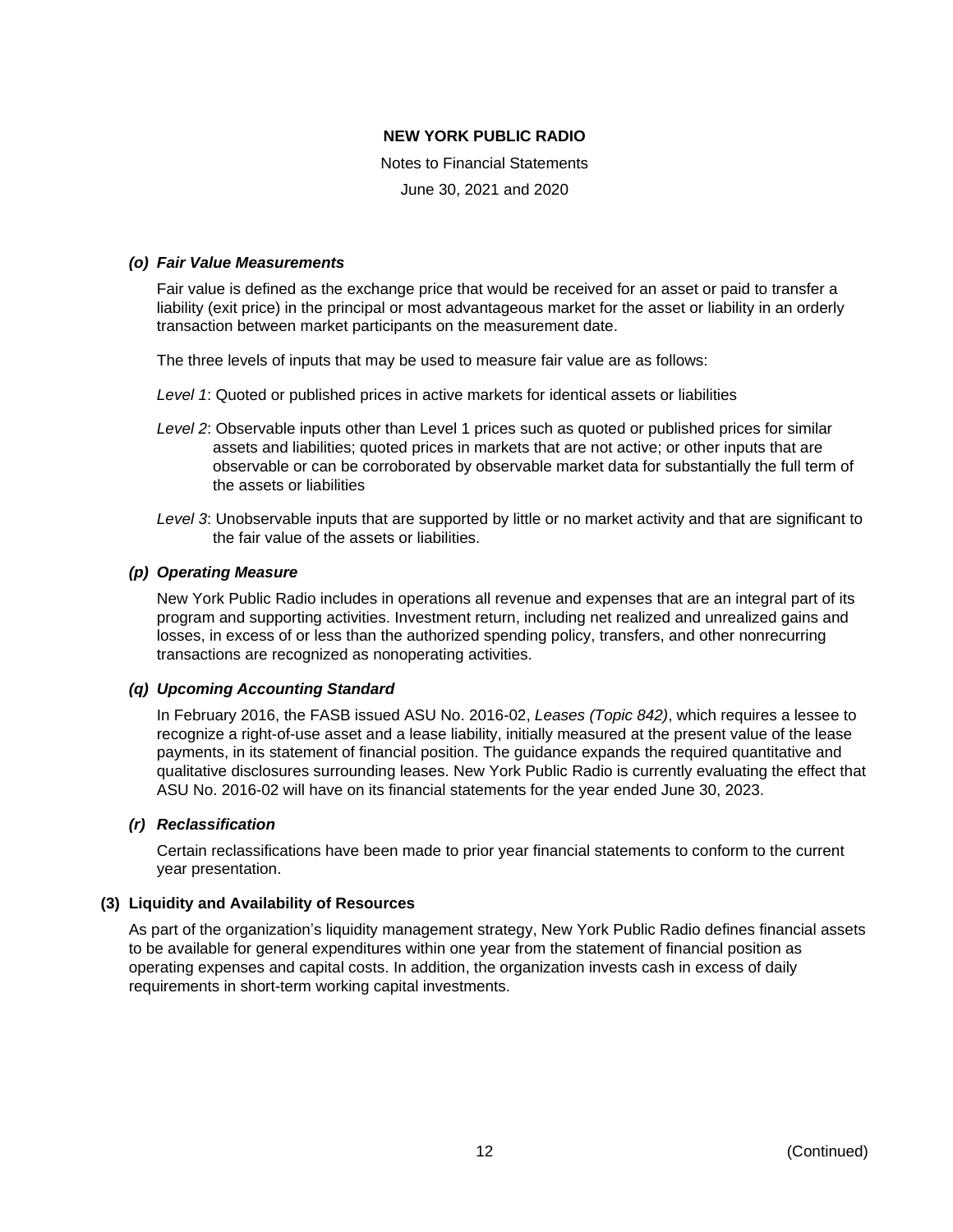Notes to Financial Statements

June 30, 2021 and 2020

Financial assets available within one year for general expenditure and other resources, as of June 30, 2021 and 2020, are as follows:

|                                                  | 2021             | 2020       |
|--------------------------------------------------|------------------|------------|
| Cash and cash equivalents                        | \$<br>26,181,884 | 18,399,071 |
| Pledge and grants receivable, net                | 7,602,376        | 7,296,397  |
| Accounts receivable, net                         | 5,438,921        | 4,995,073  |
| Investments                                      | 44,334,831       | 32,087,225 |
| Due from partners in collaborative arrangements  | 517,677          | 666,362    |
| Total financial assets available within one year | 84,075,689       | 63,444,128 |
| Other resources:                                 |                  |            |
| Bank credit facility (undrawn)                   | 8,180,850        | 18,180,850 |
| Total financial assets available within one year |                  |            |
| and other resources                              | \$<br>92,256,539 | 81,624,978 |

In addition to these amounts, financial assets could be made available for general expenditures with Board approval of approximately \$7,001,000 as of June 30, 2021.

#### **(4) Investments**

New York Public Radio held the following investments at June 30:

|                         | <b>Fair value</b> |            |  |
|-------------------------|-------------------|------------|--|
|                         | 2021              | 2020       |  |
| lnvestments:            |                   |            |  |
| U.S. equity             | \$<br>22,227,591  | 16,412,741 |  |
| Global equity           | 14,790,322        | 11,325,269 |  |
| <b>Emerging markets</b> | 2,555,870         | 1,768,550  |  |
| Hedge funds             | 9,247,837         | 8,563,007  |  |
| Inflation hedging       | 3,013,613         | 1,983,778  |  |
| Fixed income            | 4,014,188         | 3,620,110  |  |
| Cash and equivalents    | 512,817           | 375,555    |  |
|                         | \$<br>56,362,238  | 44,049,010 |  |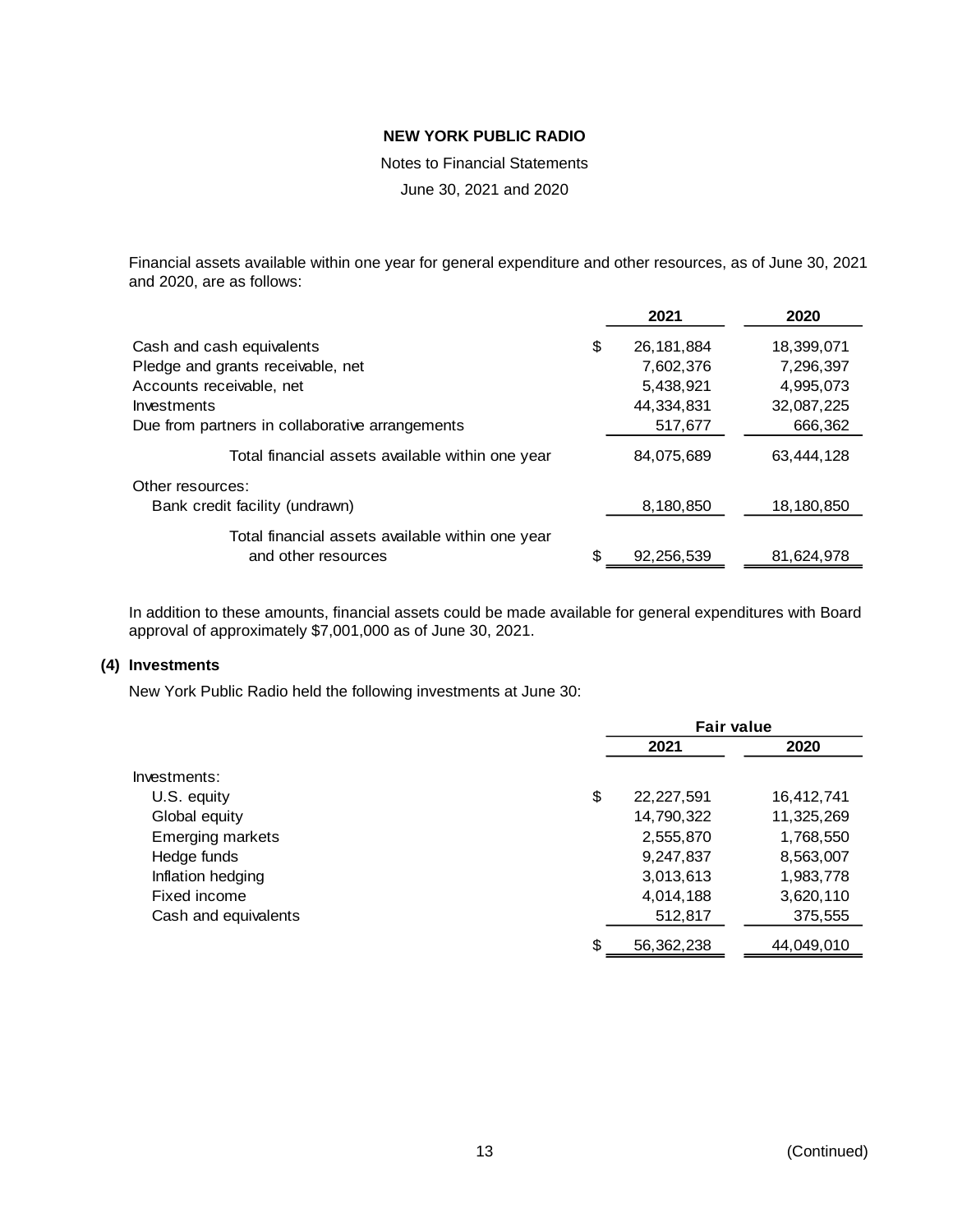Notes to Financial Statements

June 30, 2021 and 2020

*Valuation Hierarchy*

The following tables provide the assets and liabilities carried at fair value measured on a recurring basis as of June 30, 2021 and 2020:

|                                                 | 2021             | 2020       |
|-------------------------------------------------|------------------|------------|
| Investments (Level 1):                          |                  |            |
| U.S. equity                                     | \$<br>18,760,783 | 13,915,833 |
| Global equity                                   | 5,834,312        | 6,649,428  |
| <b>Emerging markets</b>                         | 740,523          | 533,822    |
| Inflation hedging                               | 2,413,195        | 1,571,705  |
| Fixed income                                    | 4,014,188        | 3,620,110  |
| Cash and equivalents                            | 512,817          | 375,555    |
| Subtotal                                        | 32,275,818       | 26,666,453 |
| Investments measured at NAV (or its equivalent) | 24,086,420       | 17,382,557 |
| Total investments                               | \$<br>56,362,238 | 44,049,010 |

Investments measured at NAV by major category, at June 30, are as follows:

| <b>Strategy</b>         | 2021             | 2020       | <b>Redemption frequency</b><br>(if currently eligible) | Redemption<br>notice period |
|-------------------------|------------------|------------|--------------------------------------------------------|-----------------------------|
| U.S. equity             | \$<br>3,466,808  | 2,496,908  | <b>Calendar Quarter</b>                                | 60 days                     |
| Global equity           | 8,956,010        | 4,675,841  | Semi-Monthly/Monthly                                   | $3 - 10$ days               |
| <b>Emerging markets</b> | 1,815,347        | 1,234,728  | Monthly                                                | 30 days                     |
| Hedge funds             | 9,247,837        | 8,563,007  | Quarterly/Annually                                     | 60-75 days                  |
| Inflation hedging       | 600,418          | 412,073    | Monthly                                                | 5 days                      |
|                         | \$<br>24,086,420 | 17,382,557 |                                                        |                             |

Net investment return consists of the following in fiscal years 2021 and 2020:

|                                                     | 2021       | 2020      |
|-----------------------------------------------------|------------|-----------|
| Interest, divident, and realized gains, net of fees | 1.578.641  | 871,183   |
| Net appreciation in fair value of investments       | 10,345,878 | 845,808   |
|                                                     | 11,924,519 | 1,716,991 |

Restricted cash amounts for investment purposes increased \$137,261 and decreased \$90,668 for the years ended June 30, 2021 and 2020, respectively. Restricted cash amounts for investment purposes as of June 30, 2021 and 2020 were \$512,817 and \$375,555, respectively. The changes year-over-year of restricted cash amounts for investment purposes are considered to be cash flows from investing activities.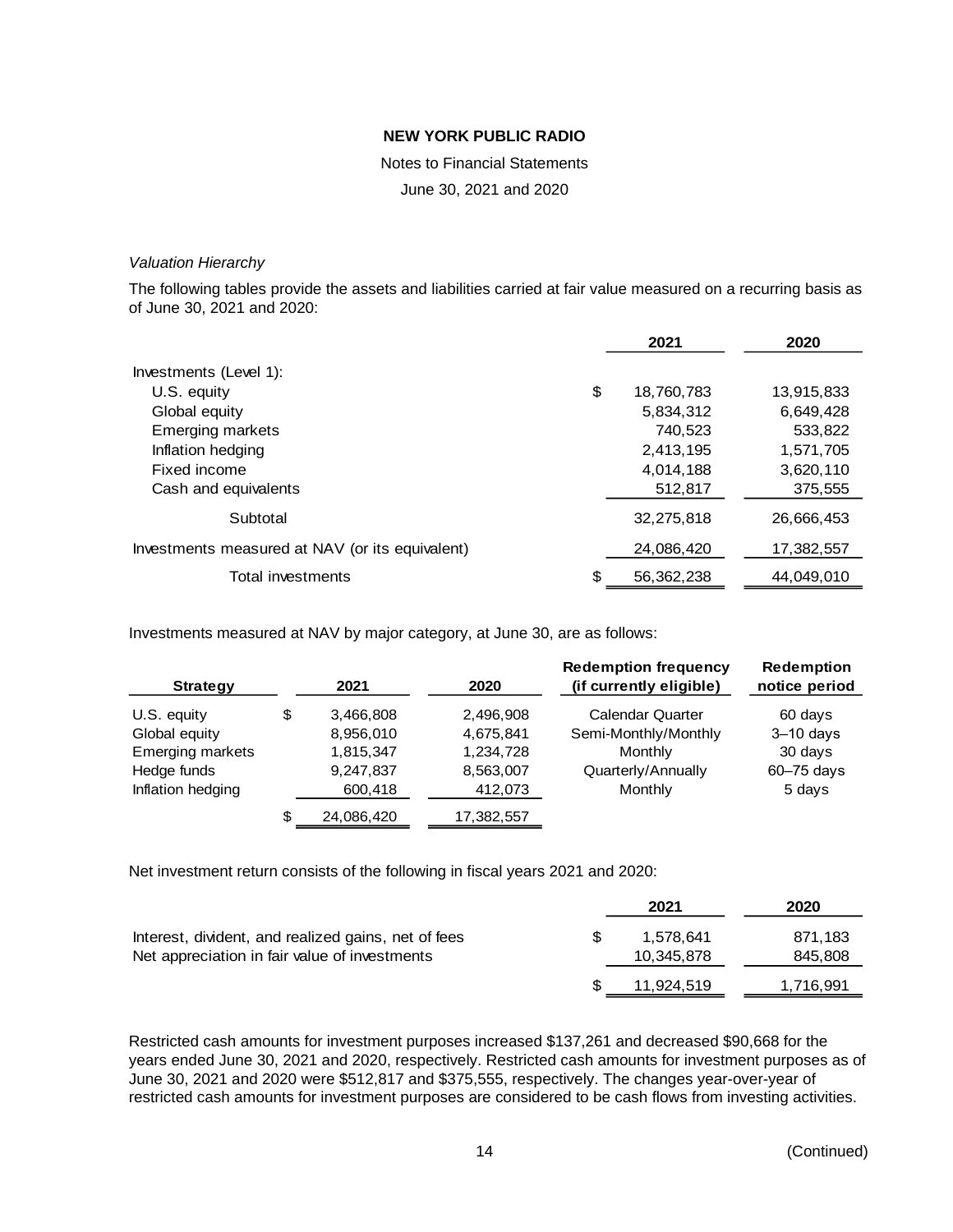Notes to Financial Statements

June 30, 2021 and 2020

#### **(5) Pledges and Grants Receivable**

Pledges and grants receivable consist substantially of promises to give and are due from individuals and foundations. Pledges and grants receivable, net of allowance for uncollectible pledges, are due to be collected as follows at June 30:

|                                                    | 2021            | 2020       |
|----------------------------------------------------|-----------------|------------|
| Pledges and grants receivable:                     |                 |            |
| Less than one year                                 | \$<br>8,676,308 | 7,566,397  |
| One to five years                                  | 4,136,019       | 7,398,319  |
|                                                    | 12,812,327      | 14,964,716 |
| Less:                                              |                 |            |
| Discount (0.29%-1.89%) and credit rate adjustments | (214, 281)      | (419, 010) |
| Allowance for doubtful accounts                    | (1,073,932)     | (270,000)  |
| Pledges and grants receivable, net                 | 11,524,114      | 14,275,706 |
|                                                    |                 |            |

Four donors accounted for 59% and Four donors accounted for 72% of gross pledges and grants receivable at June 30, 2021 and 2020, respectively. For the period ending June 30, 2021 one donor accounted for 12% of contribution revenue, there is no donor concentration of contributed revenue for the year ended June 30, 2021.

## **(6) Fixed Assets**

Fixed assets consist of the following at June 30:

|                                                | 2021            | 2020         |
|------------------------------------------------|-----------------|--------------|
| Computer hardware                              | \$<br>4,416,794 | 3,956,420    |
| Leasehold improvement                          | 25,129,319      | 25,047,266   |
| <b>Furniture and fixtures</b>                  | 2,714,414       | 2,680,414    |
| Equipment                                      | 18,148,881      | 18,017,190   |
| Vehicles                                       | 91,648          | 91,648       |
|                                                | 50,501,056      | 49,792,938   |
| Less accumulated depreciation and amortization | (38,978,401)    | (36,550,277) |
|                                                | 11,522,655      | 13,242,661   |

New York Public Radio received capital appropriations from the City of New York, which obligated the recipient organization to operate the facility and/or maintain equipment for the respective bonding term as a nonprofit entity, open to and used and maintained for the benefit of the people of the City of New York for cultural, educational, or artistic uses, and/or related purposes approved by the city.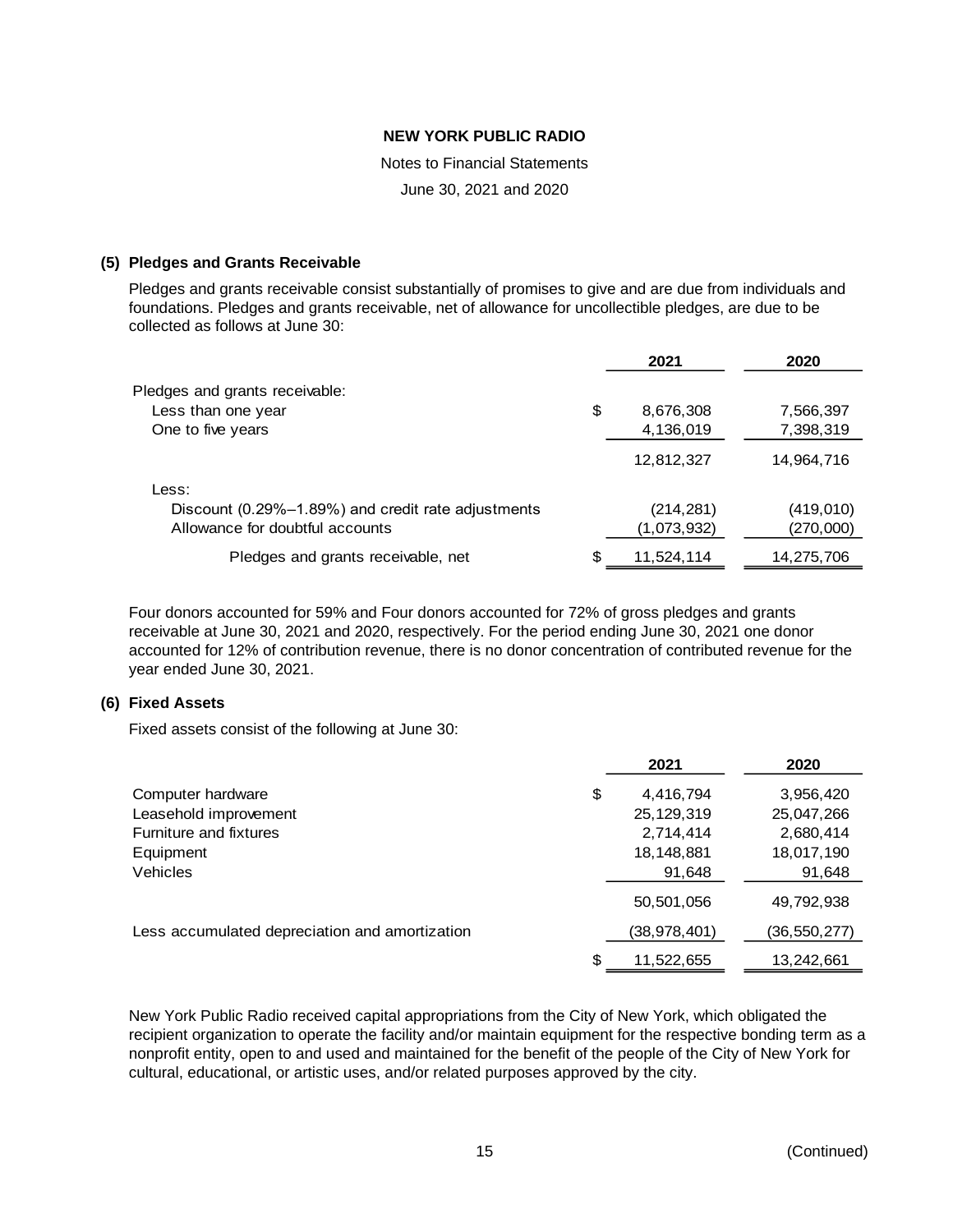Notes to Financial Statements June 30, 2021 and 2020

At June 30, 2021, the City of New York and a government entity held a security interest in leasehold improvements of \$637,500.

#### **(7) Debt Payable**

In March 2006, New York Public Radio issued tax-exempt Series 2006 revenue bonds (Series 2006 Revenue Bonds) through the Trust for Cultural Resources of the City of New York in the amount of \$23,000,000. Proceeds from the Series 2006 Revenue Bonds, as well as any interest income earned on the proceeds, were used to finance issuance costs, a portion of interest costs, and a portion of the cost of the renovation, construction, studio technical fit-out, and furnishing of approximately 76,000 square feet of leased space in a building that is used as New York Public Radio's principal office and broadcast studios.

On January 29, 2018, New York Public Radio entered into a \$35,000,000, 15-year 4.56% interest rate loan and security agreement with Boston Private Bank & Trust Company for the purpose of financing business initiatives and expansions. The outstanding Series 2006 Revenue Bonds of \$9,660,000 were redeemed with a loan advancement from Boston Private Bank & Trust Company.

The agreement, in conjunction with Amendment #2 adopted in September 2019, allows New York Public Radio to initiate term advancements from the closing date through the fourth anniversary of the closing date at which point the term advancements will automatically convert to a term loan and New York Public Radio will not be allowed to initiate additional advances. New York Public Radio is required to make monthly interest only payments on the initiated advancements through January 31, 2022. Interest is payable on the first business day of each calendar month. Beginning on February 1, 2022 through January 1, 2033, New York Public Radio is required to make principal and interest payments. As of June 30, 2018, New York Public Radio executed loan advancements for \$9,982,150, which was used to settle its interest rate swap agreement and to redeem its outstanding Series 2006 Revenue Bonds. As of June 30, 2021, an additional \$10,000,000 advance was executed to fund strategic investments. At June 30, 2021 and 2020, the total advanced under the agreement is \$25,982,150 and \$15,982,150, respectively.

The debt issuance costs outstanding are \$214,267 and \$232,773 at June 30, 2021 and 2020, respectively.

The loan agreement requires compliance with certain financial ratio covenants. At June 30, 2021, New York Public Radio was in compliance with the financial covenants contained in the agreement.

New York Public Radio recognized approximately \$1,167,000 and \$741,000 in interest expense attributable to the debt for the years ended June 30, 2021 and 2020, respectively.

#### **(8) Refundable Advance**

In November 2013, New York Public Radio entered into an agreement with an outside foundation under which the foundation advanced \$1,000,000 for the support of New York Public Radio's programs for a period of 15 years through November 11, 2028. After November 11, 2028, New York Public Radio will be required, at the direction of the foundation, to contribute the funds to one or more not-for-profit organizations that are not affiliated with New York Public Radio. Any income that New York Public Radio earns on the \$1,000,000 can be used to fund operations. The advance is reflected in investments and as a refundable advance in the accompanying statements of financial position.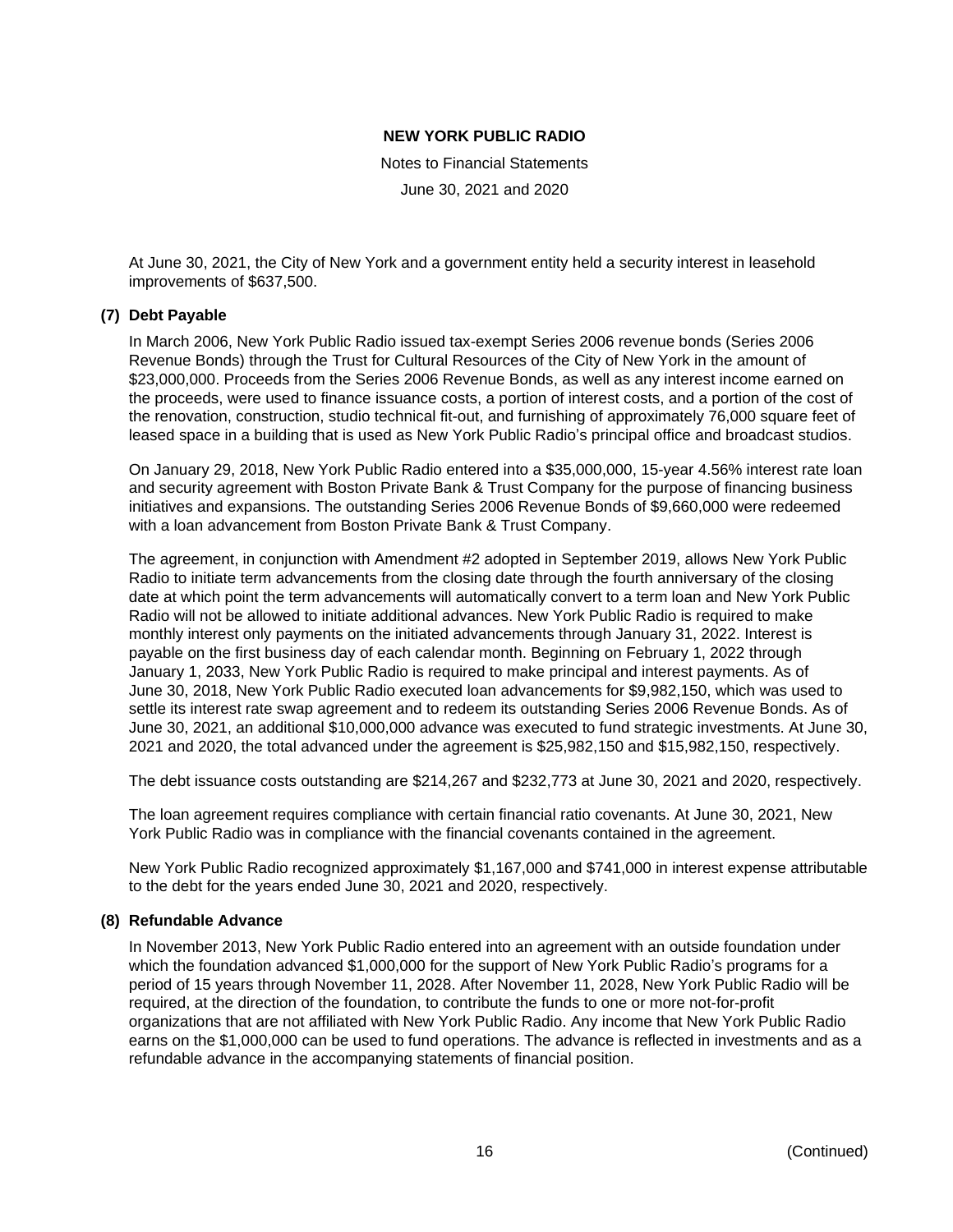Notes to Financial Statements

June 30, 2021 and 2020

#### *Paycheck Protection Program*

On April 24, 2020, New York Public Radio received a refundable advance in the amount of \$8,919,400 under the Paycheck Protection Program ("PPP"). The PPP, established as part of the Coronavirus Aid, Relief and Economic Security Act ("CARES Act"), provides a cash advance to qualifying businesses for amounts up to 2.5 times the average monthly payroll expenses of the qualifying business, subject to certain adjustments.

The PPP advance is payable over two years at an interest rate of 1% per annum, with a deferral of payments of interest and principal for the first six months of the loan. Thereafter, principal and interest are payable in eighteen equal monthly installments.

The advance and accrued interest are forgivable to the extent the proceeds are used for eligible purposes, which include payroll, benefits, rent and utilities incurred during either an eight week or 24 week period, at the borrower's election. The amount of forgiveness can be reduced if the borrower terminates employees or reduces compensation during the relevant measurement period.

On June 11, 2021, the PPP loan was forgiven in accordance with the current program provisions. This event is reflected as a gain on loan forgiveness on the accompanying statement of activities for the year ended June 30, 2021.

## **(9) Net Assets**

Net assets for the years ended June 30, 2021 and 2020 are as follows:

|                                             |    | 2021       | 2020         |
|---------------------------------------------|----|------------|--------------|
| Without donor restrictions:                 |    |            |              |
| Undesignated                                | \$ | 69,535,820 | 55, 185, 026 |
| Designated by the Board                     |    | 10,269,000 | 10,567,563   |
| Total net assets without donor restrictions |    | 79,804,820 | 65,752,589   |
| With donor restrictions:                    |    |            |              |
| Time restricted                             |    | 2,315,965  | 3,317,396    |
| Donor restricted endowments                 |    | 826,044    | 807,341      |
| Purpose restricted, primarily programming   |    | 13,909,184 | 14,681,908   |
| Total net assets with donor restrictions    |    | 17,051,193 | 18,806,645   |
| Total net assets                            | S  | 96,856,013 | 84,559,234   |

Approximately \$13,700,000 and \$14,000,000 restricted for programming at June 30, 2021 and 2020, respectively, is also time restricted.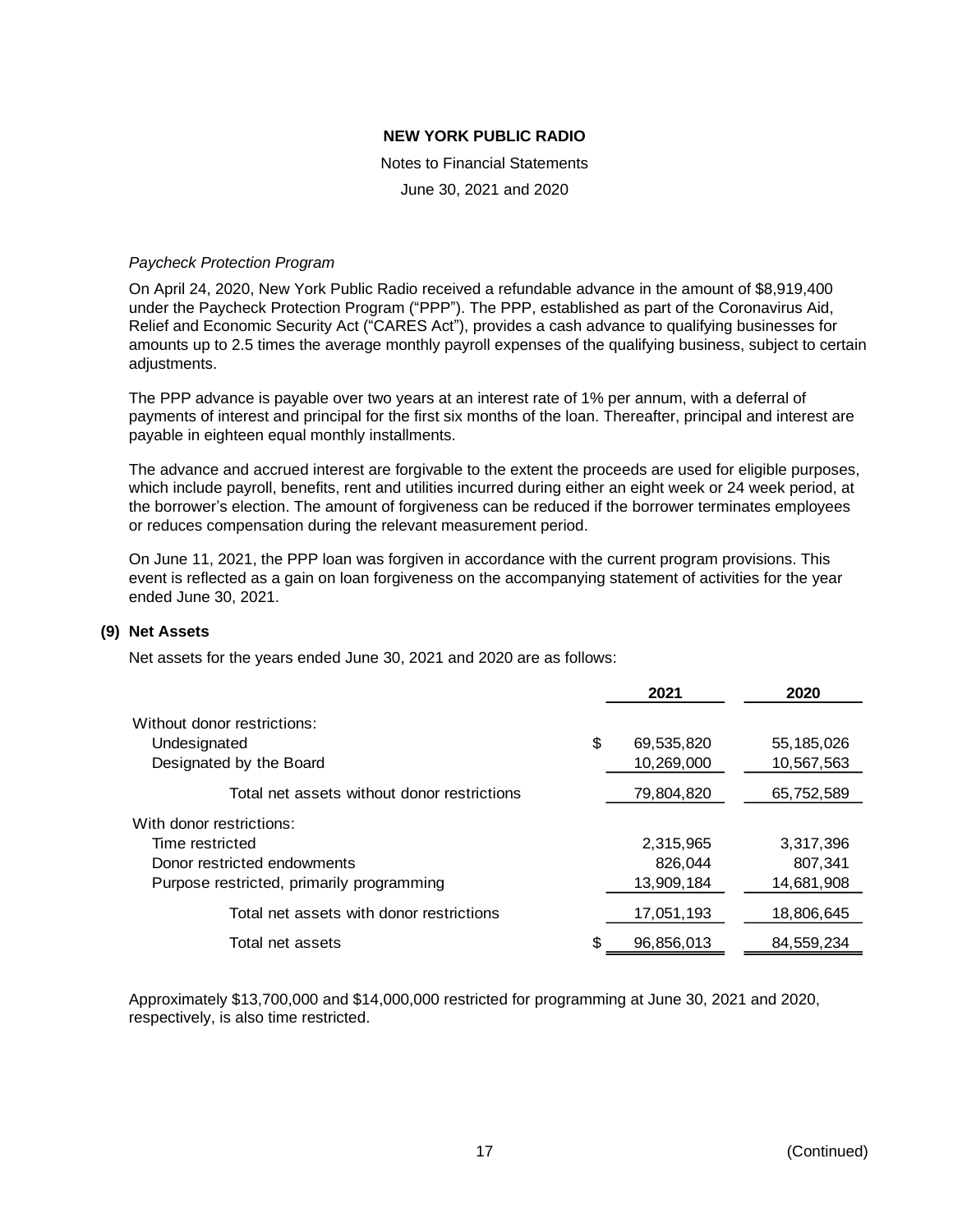Notes to Financial Statements

June 30, 2021 and 2020

Changes in net assets designated by the Board for the years ended June 30, 2021 and 2020 are as follows:

|                                           |    | 2021       | 2020       |
|-------------------------------------------|----|------------|------------|
| Contributions and grants                  | \$ | 336,628    | 77.841     |
| Net assets released from restrictions     |    | (100,000)  | (28, 590)  |
| Transfers to undesignated                 |    | (535, 191) | (649, 017) |
| Total changes in net assets designated by |    |            |            |
| the Board                                 | S  | (298, 563) | (599,766)  |

#### **(10) Endowment Fund**

In 2010, New York State adopted New York Prudent Management of Institutional Funds Act (NYPMIFA). The Board of Trustees of New York Public Radio has interpreted NYPMIFA as requiring the preservation of the fair value of the original gift as of the gift date of the donor-restricted endowment fund absent explicit donor stipulations to the contrary. As a result of this interpretation, New York Public Radio classifies as donor restricted net assets (a) the original value of the gifts donated to the endowment, (b) the original value of subsequent gifts to the endowment, and (c) accumulations to the endowment made in accordance with the direction of the applicable donor gift instrument at the time the accumulation is added to the fund.

New York Public Radio's endowment consists of a donor restricted endowment fund, the principal of which must be maintained intact in perpetuity, and income earned is restricted for the development of news, information, and other programming services. New York Public Radio's donor restricted endowment fund balance was \$826,044 and \$807,341 at June 30, 2021 and 2020, respectively.

New York Public Radio has adopted investment and spending policies for endowment assets that attempt to provide a predictable stream of funding while seeking to maintain the purchasing power of the endowment fund.

Changes in endowment net assets for the year ended June 30, 2021 and 2020 consisted of the following:

|                                         |    | 2021      | 2020      |
|-----------------------------------------|----|-----------|-----------|
| Endowment net assets, beginning of year | S  | 807.341   | 831,700   |
| Investment return, net                  |    | 48.095    | (11, 237) |
| Appropriated for spending               |    | (29, 392) | (13,122)  |
| Endowment net assets, ending of year    | \$ | 826,044   | 807,341   |

## **(11) Collaborative Arrangements**

New York Public Radio entered into co-production agreements (the Agreements) with Partners to develop, produce, and distribute noncommercial public radio programming and digital content. Under the terms of the Agreements, New York Public Radio is responsible for the day-to-day editorial and creative control of the content.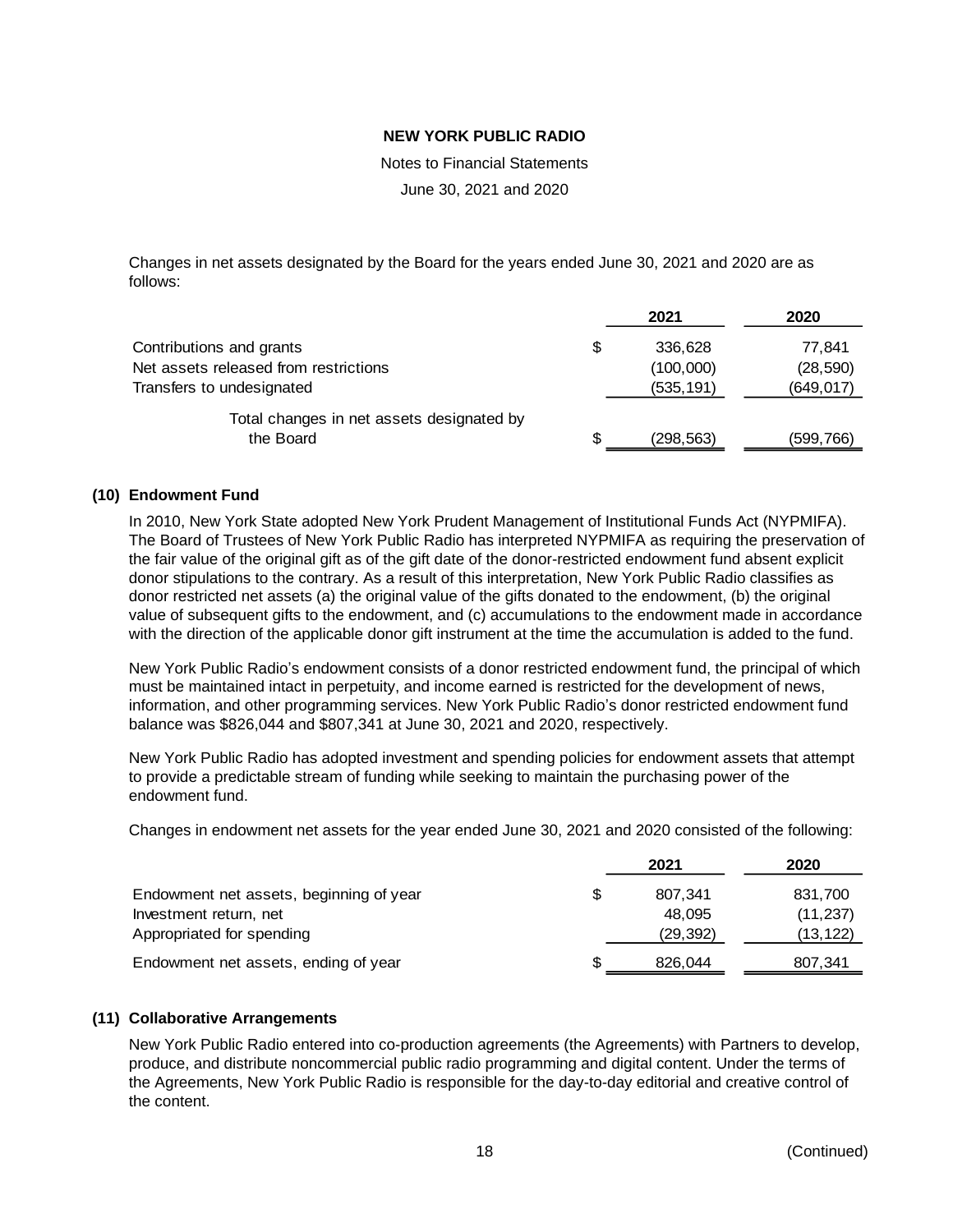Notes to Financial Statements

June 30, 2021 and 2020

New York Public Radio acts as the principal for certain revenue and expense transactions with third parties and, therefore, recognized these transactions on a gross basis in the accompanying financial statements.

New York Public Radio recognized the following for the years ended June 30:

|                                          | 2021      | 2020      |
|------------------------------------------|-----------|-----------|
| Contributions without donor restrictions | 1.273.903 | 992,562   |
| Production and other income              | 690.014   | 675.421   |
| Various expenses                         | 4.599.671 | 4.206.132 |

In addition to these amounts, revenues from these collaborative arrangements of \$1,488,985 and \$1,502,561 are also recognized in the accompanying statements of activities for the years ended June 30, 2021 and 2020, respectively, related to the portion of certain Agreements expenses for which New York Public Radio's partner is obligated to reimburse New York Public Radio.

#### **(12) Commitments**

New York Public Radio has agreements to license capacity on transmitters and lease space at the transmission facilities with third parties in New York and New Jersey. These agreements expire between September 2026 and December 2032. Total license and rent expense was approximately \$1,211,000 and \$1,190,000 for the years ended June 30, 2021 and 2020, respectively. In March 2006, New York Public Radio entered into a noncancelable lease agreement for office space and broadcast studios in New York City for a term of 20 years. The lease calls for escalation charges through the lease term and includes a rent-free period of approximately 11 months. The lease also provides New York Public Radio with the option to renew for an additional 10 years provided that New York Public Radio is not in default of any of the terms of the lease agreement. The lease agreement is secured by a standby letter of credit in the amount of approximately \$837,000 that expires in March 2022 and may be renewed at the option of New York Public Radio.

The aggregate minimum lease payments under the lease agreement for office space and broadcast studios are being recognized over the term of the lease on the straight-line basis. The cumulative difference between rent expense so calculated and amounts paid in accordance with terms of the lease amounted to \$1,713,892 and \$1,992,337 as of June 30, 2021 and 2020, respectively, and has been reflected as deferred rent, a liability in the accompanying statements of financial position. Under the terms of the lease agreement, New York Public Radio is reimbursed by the landlord for certain costs incurred. The costs incurred are included in fixed assets and are amortized over the lesser of the lease term or the estimated useful lives of the assets. The amount of costs reimbursed by the landlord is recorded as a lease incentive obligation, which is amortized as a reduction of rent expense on a straight-line basis over the term of the lease. A lease incentive obligation of approximately \$142,000 and \$169,000 is included in other liabilities in the accompanying statements of financial position as of June 30, 2021 and 2020, respectively. Total rent expense recorded under this lease agreement was approximately \$2,419,000 for both the years ended June 30, 2021 and 2020.